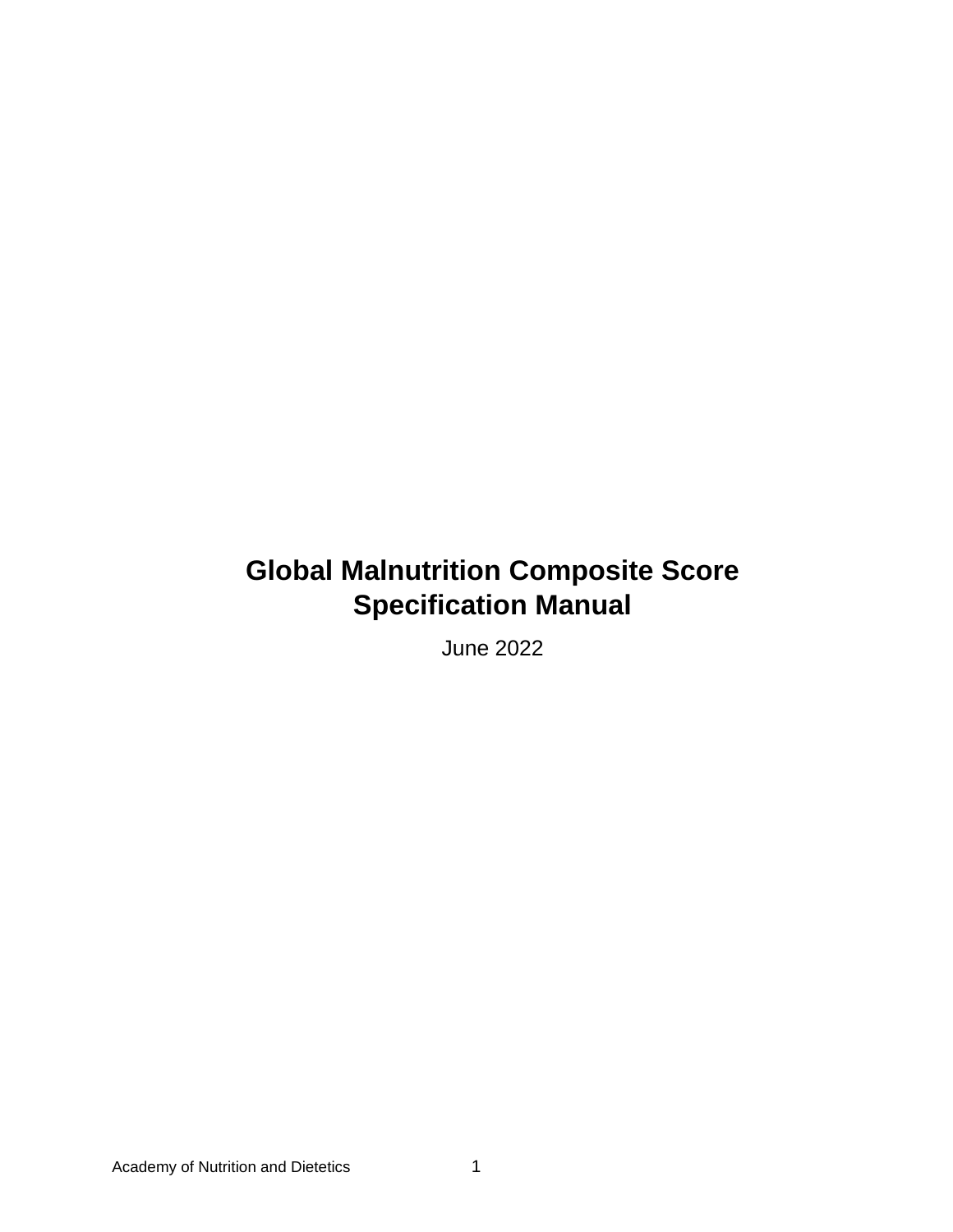#### **Table of Contents**

| <b>Background</b>                                      | Page 3  |
|--------------------------------------------------------|---------|
| The Academy of Nutrition and Dietetics                 | Page 4  |
| <b>Overview of Global Malnutrition Composite Score</b> | Page 5  |
| <b>Additional Measure Specification Resources</b>      | Page 6  |
| <b>Component Measure 1: Malnutrition Screening</b>     | Page 8  |
| <b>Component Measure 2: Nutrition Assessment</b>       | Page 11 |
| <b>Component Measure 3: Malnutrition Diagnosis</b>     | Page 14 |
| <b>Component Measure 4: Nutrition Care Plan</b>        | Page 17 |
| <b>Value Sets</b>                                      | Page 20 |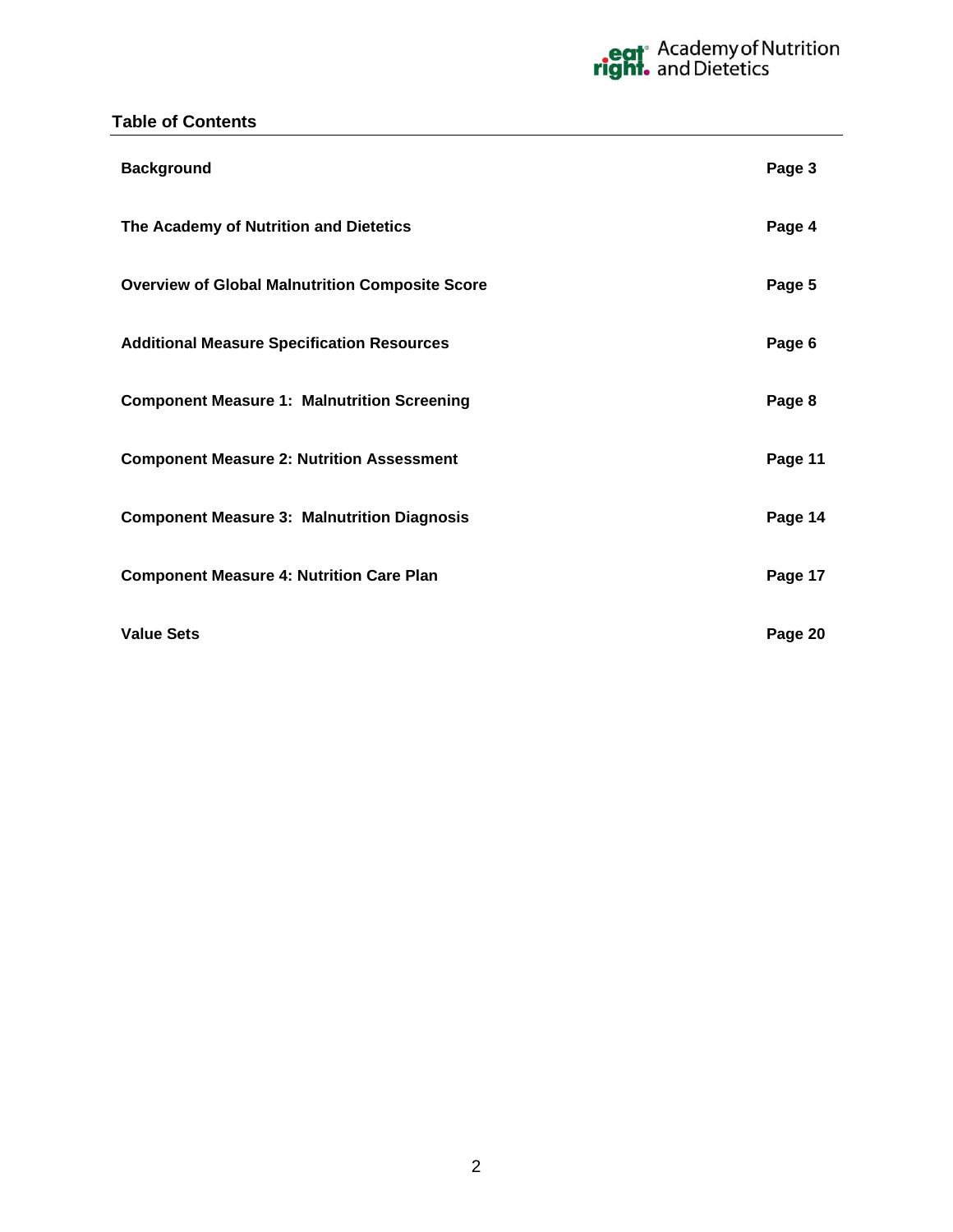#### <span id="page-2-0"></span>**Background**

#### *Burden of Malnutrition in Hospitalized Adults*

Malnutrition is a leading cause of morbidity and mortality, especially among older adults. Evidence suggests that 20% to 50% of all patients are malnourished or at risk at the time of hospital admission<sup>1</sup> and up to 31% of these malnourished patients and 38% of well-nourished patients experience nutritional decline during their hospital stays.<sup>2</sup> In addition, as many as 39% of older adult patients age 65 and older admitted to the hospital may be malnourished or at risk.<sup>3</sup>

Malnutrition refers to an imbalance of nutrients (either deficiency or excess) over time, and may contribute to chronic illness, acute disease, and/or and infection. People can be underweight or overweight while malnourished when they lack sufficient nutrients needed to promote healing and rehabilitation and to reduce the risk of medical complications. Malnutrition and weight loss can also contribute to sarcopenia (the age associated loss of skeletal muscle mass and function), which can impact recovery, mobility, and independence.

Hospitalized patients are vulnerable to nutritional decline for many reasons, including dietary restrictions because of tests, treatments, and medical conditions, as well as poor appetite, gastrointestinal problems, and other reasons. One study noted that one-fifth of hospitalized patients age 65+ had an average nutrient intake of less than 50% of their calculated maintenance energy requirements. Patients who are malnourished while in the hospital have a greater risk of complications and readmissions and longer length of stay, which is associated with up to a 300% increase in costs of care. <sup>4</sup> Nutritional status is also considered an important factor in "post-hospital syndrome," which can result from the stress of hospitalization. 5

#### *Gaps in Malnutrition Care Quality*

Despite the evidence that demonstrates the benefits of nutrition for healing and recovery and a clinical consensus model for implementing optimal nutrition care, significant variation in practice and gaps in care related to nutrition screening, assessment, intervention, monitoring, and overall care for malnourished and at-risk hospitalized older adults remain.

Nutrition screening is the first step in optimal malnutrition care and it triggers a nutrition assessment for patients found to be at risk. The nutrition assessment is the basis upon which diagnosis, care plans, and treatments for malnourished patients are made.<sup>6</sup> Research demonstrates that there is significant room to improve identification, diagnosis, and treatment of malnutrition in hospitalized patients.

Current estimates of the prevalence of adult malnutrition range from 15%−60%, depending on the patient population and criteria used to identify its occurrence.<sup>7</sup> However, a review of nationally representative data on cost and utilization indicated that, in 2018, only 8.9% of patients had a diagnosis of malnutrition, <sup>8</sup> suggesting that malnutrition may be severely under-recognized and underdiagnosed in the hospital setting. This may be due to clinical practice gaps in numerous aspects of nutrition care.

<sup>1</sup> Barker LA, Gout BS, and Crowe TC. Hospital malnutrition: Prevalence, identification, and impact on patients and the healthcare system. International Journal of Environmental Research and Public Health. 2011;8:514-527.

<sup>2</sup> Braunschweig C et al*. J Am Diet Assoc* 2000; 100 (11): 1316-1322.

<sup>&</sup>lt;sup>3</sup> Pereira GF, Bulik CM, Weaver MA, Holland WC, Platts-mills TF. Malnutrition among cognitively intact, noncritically ill older adults in the emergency department. Ann Emerg Med. 2015;65(1):85-91.

<sup>&</sup>lt;sup>4</sup> Isabel TD and Correia M. The impact of malnutrition on morbidity, mortality, length of hospital stay and costs evaluated through a multivariate model analysis. Clinical Nutrition. 2003;22(3):235–239.

<sup>5</sup> Krumholz HM. Post-Hospital Syndrome — An Acquired, Transient Condition of Generalized Risk. *N Eng J Med* 2013; 368;2. <sup>6</sup> Nutrition care process and model part I: the 2008 update. J Am Diet Assoc. 2008;108(7):1113-7

<sup>7</sup> Mueller C, Compher C & Druyan ME and the American Society for Parenteral and Enteral Nutrition (A.S.P.E.N.) Board of Directors. A.S.P.E.N. Clinical Guidelines: Nutrition Screening, Assessment, and Intervention in Adults. J Parenter Enteral Nutr.

<sup>2011;35: 16-24.</sup>  <sup>8</sup> Guenter P, Abdelhadi R, Anthony P, Blackmer A, Malone A, Mirtallo JM, Phillips W, Resnick HE. Malnutrition diagnoses and associated outcomes in hospitalized patients: United States, 2018. Nutr Clin Pract. 2021 ;36(5):957-969..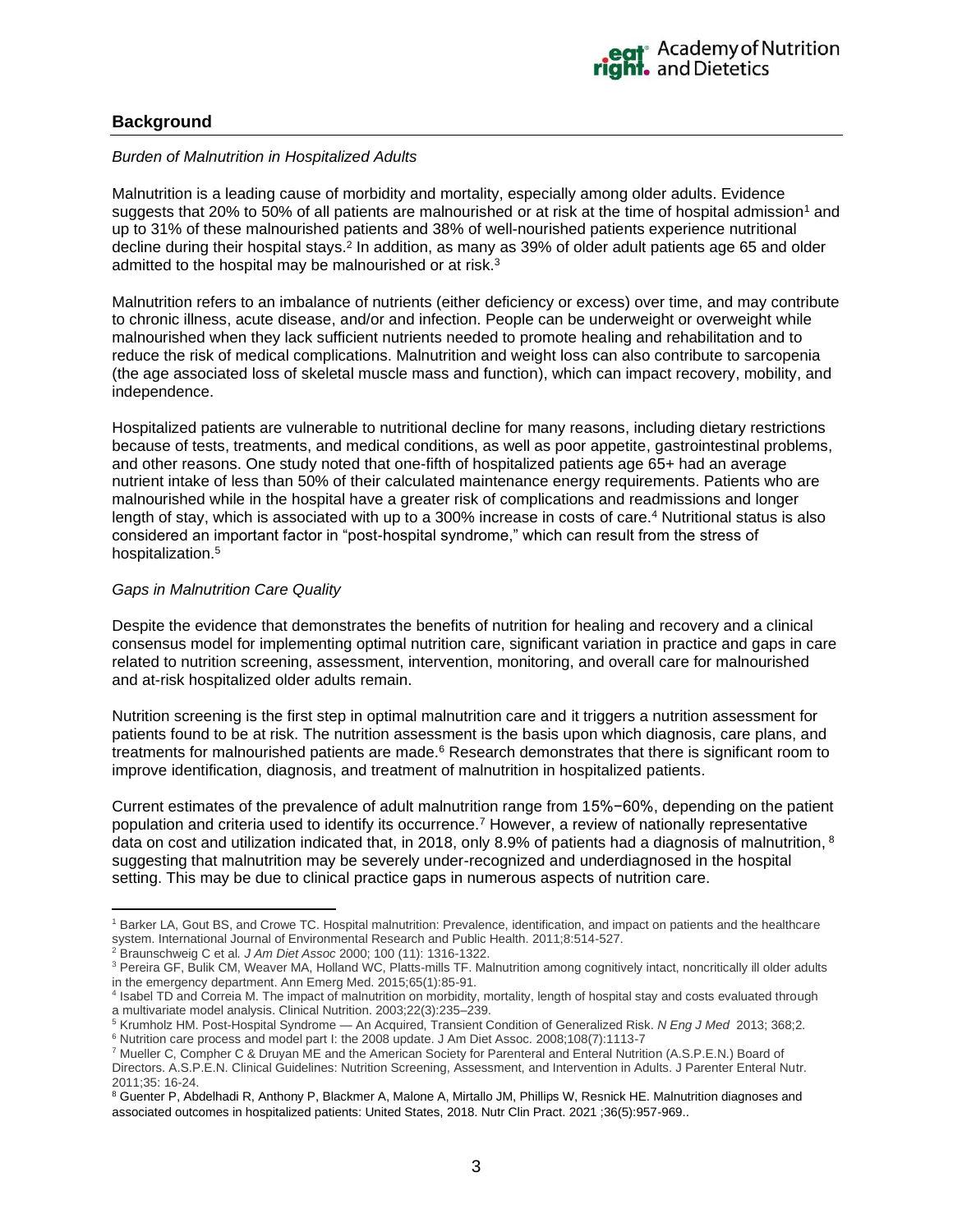<span id="page-3-1"></span>

For instance, a national survey of hospital-based professionals in the United States found that only 36.7% reported completing nutrition screening at admission, 50.8% reported doing so within 24 hours, and 69% reported documenting the findings in the medical record.<sup>9</sup> Consequently, this gap in identification of malnutrition risk impedes the ability of dietitians to complete nutrition assessments and intervene appropriately for the at-risk patient population. In addition, no national benchmarking of malnutrition in acute care hospitals in the United States exists. Such benchmarking would require standardized malnutrition screening and assessment to track and monitor malnutrition rates and the diagnosis rate that follows. [9](#page-3-1)

Appropriate identification and assessment of patients at risk for malnutrition by a dietitian—and communication of these results to the physician—are critical to ensure patients receive a malnutrition diagnosis and the necessary follow-up care. A study of 395 patients who screened positively for malnutrition sought to determine if they received appropriate malnutrition care. When a dietitian was consulted, 80.6% of malnourished patients received additional feeding and/or vitamin supplements compared to 13.2% and 27.9%, respectively, by medical doctors.<sup>10</sup> Addressing these performance gaps can facilitate optimal malnutrition care and address the adverse malnutrition-associated outcomes discussed above.

#### *How Malnutrition Intervention Can Help to Improve Health Outcomes and Lower Costs*

Addressing malnutrition directly aligns with the "triple aim" of healthcare by reducing costs of care, improving health, and improving care quality. Clinical consensus recommendations underscore that early identification and systematic nutrition care coupled with interdisciplinary collaboration are critical in remediating malnutrition across multiple settings.<sup>11</sup> The engagement of patients and their family in their nutrition care plan during hospitalization and upon discharge is important to facilitate recovery. Studies have demonstrated that implementation of a comprehensive nutrition pathway from inpatient admission through discharge improved identification of high-risk patients and decreased time to nutrition consult, length of hospital stay, and 30-day readmission rate.<sup>12,13</sup> Further evidence demonstrates that use of malnutrition quality measures can help health systems identify gaps in quality of care for malnourished patients<sup>14</sup> and may lead to improved patient outcomes when used as part of comprehensive quality improvement efforts.<sup>15</sup>

#### <span id="page-3-0"></span>**The Academy of Nutrition and Dietetics**

The [Academy of Nutrition and Dietetics](http://www.eatrightpro.org/resources/about-us) (Academy) is committed to advancing the profession through a variety of quality strategy initiatives for credentialed nutrition and dietetics practitioners across practice areas. They include member engagement, development, and utilization of quality improvement tools, resources, and education materials. Most notably, the Academy has supported development and stewardship of de novo nutrition-focused electronic clinical quality measures (eCQMs) that can be used improve patient outcomes, reduce cost burden, and advance the role of registered dietitian nutritionists (RDNs).

<sup>9</sup> Patel V, Romano M, Corkins MR, et al. Nutrition screening and assessment in hospitalized patients: a survey of current practice in the United States. Nutr Clin Pract. 2014;29(4):483-490.

<sup>&</sup>lt;sup>10</sup> Bavelaar JW, Otter CD, Van bodegraven AA, Thijs A, Van bokhorst-de van der schueren MA. Diagnosis and treatment of (disease-related) in-hospital malnutrition: the performance of medical and nursing staff. Clin Nutr. 2008;27(3):431-8.

<sup>11</sup> Tappenden et al. Critical Role of Nutrition in Improving Quality of Care: An Interdisciplinary Call to Action to Address Adult Hospital Malnutrition, J Acad Nutr Diet. 2013; 113:1219-1237.

 $12$  Brugler L, et al. The five-year evolution of a malnutrition treatment program in a community hospital. Jt Comm J Qual Improv, 1999 Apr; 25(4):191-206.

<sup>&</sup>lt;sup>13</sup> Somanchi M, Tao X, Mullin GE. The facilitated early enteral and dietary management effectiveness trial in hospitalized patients with malnutrition. JPEN J Parenter Enteral Nutr. 2011;35(2):209-16.

<sup>14</sup> Wills‐Gallagher J, Kerr KW, Macintosh B, Valladares AF, Kilgore KM, Sulo S. Implementation of malnutrition quality improvement reveals opportunities for better nutrition care delivery for hospitalized patients. JPEN J Parenter Enteral Nutr. 2022;46(1):243-248. <sup>15</sup> Valladares AF, Kilgore KM, Partridge J, Sulo S, Kerr KW, McCauley S. How a malnutrition quality improvement initiative furthers malnutrition measurement and care: results from a hospital learning collaborative. JPEN J Parenter Enteral Nutr. 2021;45(2):366- 371.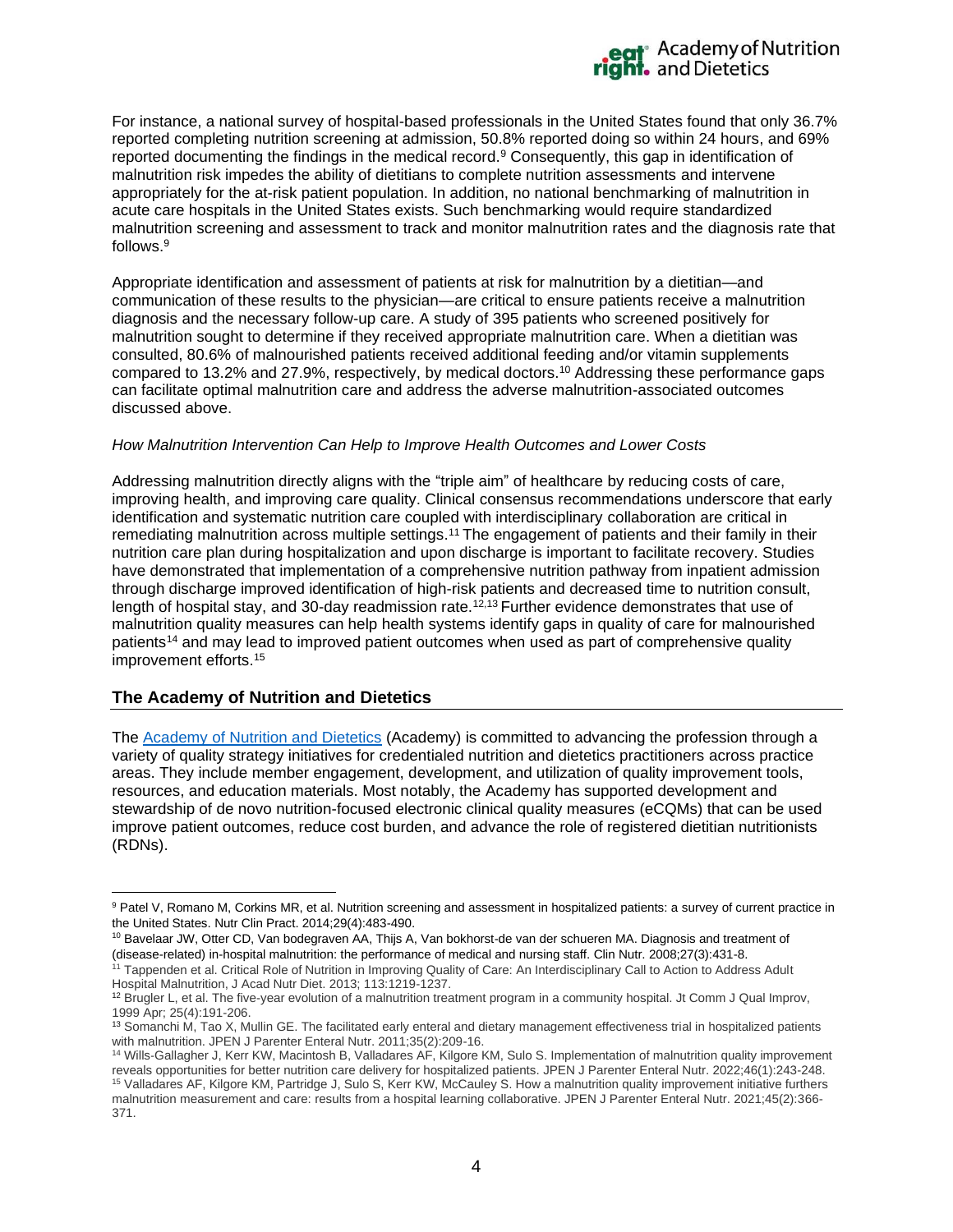#### <span id="page-4-0"></span>**Overview of Global Malnutrition Composite Score**

The Global Malnutrition Composite Score (GMCS) electronic clinical quality measure (eCQM) assesses the percentage of hospitalizations for adults age 65 years and older who received optimal inpatient malnutrition care appropriate to their level of malnutrition risk and severity. The GMCS eCQM is constructed as an arithmetic average of four component measures. Table 1 presents a description of the measure's components.

| <b>Table 1. Description of GMCS Component Measures</b> |  |  |  |
|--------------------------------------------------------|--|--|--|
|--------------------------------------------------------|--|--|--|

| <b>Component Title</b>        | <b>Description</b>                                                                                                                                                              |
|-------------------------------|---------------------------------------------------------------------------------------------------------------------------------------------------------------------------------|
| Malnutrition                  | Proportion of inpatient hospitalizations with a screening for malnutrition risk                                                                                                 |
| Screening                     |                                                                                                                                                                                 |
| <b>Nutrition</b>              | Proportion of inpatient hospitalizations among patients identified as at risk for                                                                                               |
| Assessment                    | malnutrition with a nutrition assessment                                                                                                                                        |
| Malnutrition<br>Diagnosis     | Proportion of inpatient hospitalizations among patients identified as moderately<br>or severely malnourished upon nutrition assessment with an appropriate<br>diagnosis         |
| <b>Nutrition Care</b><br>Plan | Proportion of inpatient hospitalizations among patients identified as moderately<br>or severely malnourished upon nutrition assessment with a documented nutrition<br>care plan |

#### *Malnutrition Quality Improvement Initiative (MQii)*

The GMCS eCQM is one aspect of a broader multi-stakeholder initiative knows as the [Malnutrition Quality](https://malnutritionquality.org/)  [Improvement Initiative](https://malnutritionquality.org/) (MQii), which has a mission to advance evidence-based, high-quality, and patientdriven care for hospitalized older adults (age 65 and older) who are malnourished or at risk for malnutrition. The objectives of the initiative are to:

•

- Support healthcare institutions in achieving malnutrition standards of care through use of an interdisciplinary, evidence-based [malnutrition quality improvement toolkit](https://malnutritionquality.org/wp-content/uploads/complete-mqii-toolkit.pdf) and a set of malnutrition electronic clinical quality measures.
- Advance adoption of malnutrition best practices at healthcare institutions through a nationwide MQii Learning Collaborative with the goal of improving outcomes that are important to patients and clinicians.
- Improve nutrition risk identification and care as patients transition across care settings--for example, through integration into existing care transition pathways and accountable care models.

The MQii includes two parallel tracks that serve to advance malnutrition care for the older adult population in the inpatient setting:

- Pilot demonstrations and a learning collaborative of hospitals focused on reducing clinical practice variability in malnutrition care through the implementation of a standardized toolkit
- eCQM development and implementation to advance the measurement of malnutrition care in hospitals

#### *The Malnutrition Care Workflow*

The GMCS eCQM is intended to assess hospital performance along an evidence- and consensus-based malnutrition workflow that accounts for patient preferences and risk factors (Figure 1). The four component measures in the GMCS eCQM assess initial stages of the malnutrition care workflow, spanning from screening to the development of a nutrition care plan.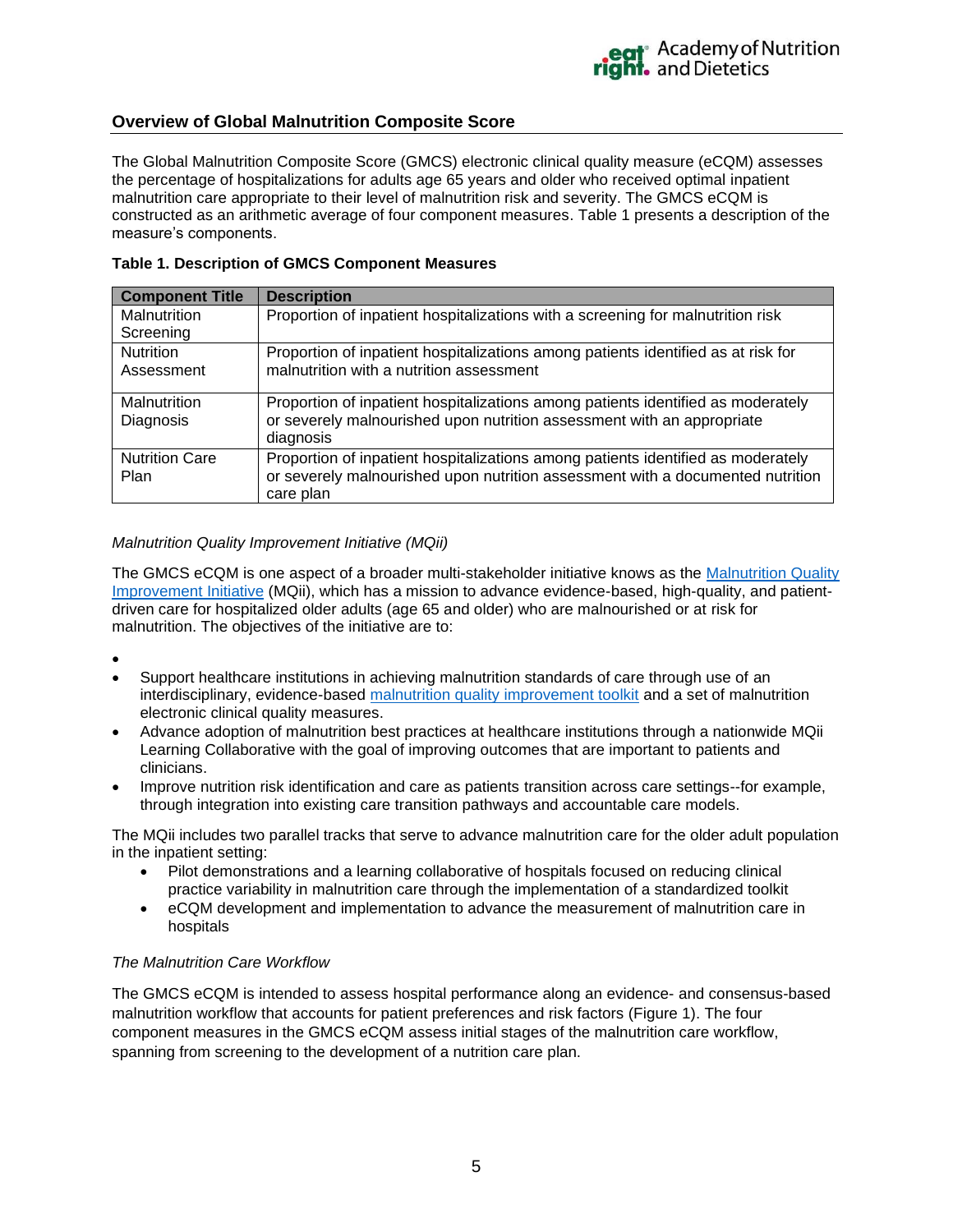## eat Academy of Nutrition<br>**right.** and Dietetics

#### **Figure 1. Malnutrition Care Workflow and Alignment of GMCS Measure Components**



#### <span id="page-5-0"></span>**Additional Measure Specification Resources**

The GMCS eCQM is fully specified for use in electronic health records (EHRs). The machine-readable specifications are available on the [Electronic Clinical Quality Improvement \(eCQI\) Resource Center.](https://ecqi.healthit.gov/pre-rulemaking-eh-cah-ecqms)

To support implementation of eCQMs into an EHR, measure users may benefit from using a few resources available on the [Academy's measures website:](http://www.eatrightpro.org/resource/practice/quality-management/quality-improvement/malnutrition-quality-improvement-initiative)

- *XML-Based Specifications:* an XML document in [Health Quality Measure Format \(HQMF\),](https://ecqi.healthit.gov/hqmf) which is a standards-based representation of quality measures as electronic documents
- *Human-Readable Specifications:* generated from the XML-based specifications is a human-readable HTML document that allows the XML to be viewed in a web browser
- *Value Set Codes Inventory:* an Excel spreadsheet that contains all value sets included in the GMCS, with additional information containing the value set developer, their identifiers (OIDs), descriptive names, revision date, code system, code system version used, and all of the concepts in each value set as codes with descriptors

#### *Disclaimer and Copyright Information*

This measure and the specifications are subject to further revisions.

This performance measure is not a clinical guideline, does not establish a standard of medical care, and has not been tested for all potential applications.

THE MEASURE AND SPECIFICATIONS ARE PROVIDED "AS IS" WITHOUT WARRANTY OF ANY KIND.

Due to technical limitations, copyright is indicated by (C) or [C], registered trademarks are indicated by (R) or [R] and unregistered trademarks are indicated by (TM) or [TM].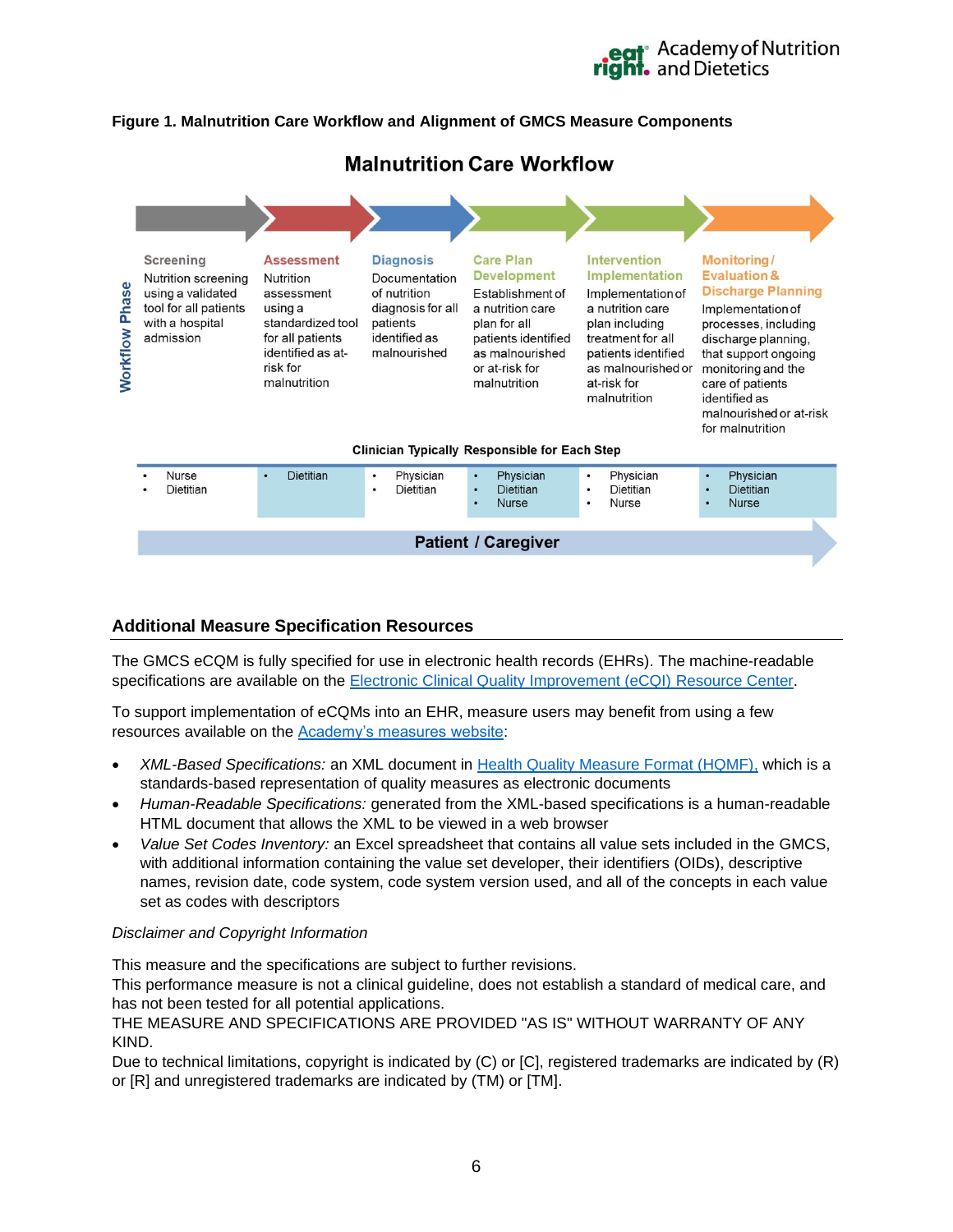#### <span id="page-6-0"></span>**Component Measure 1: Malnutrition Screening**

**Description:** Proportion of inpatient hospitalizations with a screening for malnutrition risk.

**Rationale:** Patients who are malnourished while in the hospital have been associated with adverse patient safety outcomes, such as increased risk of complications, readmissions, and length of stay. Patients who experience these increased risks are also associated with a significant increase in costs. Malnutrition is associated with many adverse outcomes, including depression of the immune system, impaired wound healing, muscle wasting, and increased mortality. Referral rates for nutrition assessment and treatment of malnourished patients by dietitians have proven to be suboptimal, thereby increasing the likelihood of patients developing such aforementioned complications (Gomes, 2016, Cereda et al., 2015, Corkins, 2014, Barker et al., 2011, Lim et al., 2012, Amaral et al., 2007, Kruizenga et al., 2005).

Screening for malnutrition risk in healthcare settings is important to enable early and effective interventions for patients who are malnourished or at risk of malnutrition. These screenings are the first step in providing optimal, evidence-based malnutrition care for patients. Although a review of nationally representative data on cost and utilization indicated that in 2018, 8.9% of patients had a diagnosis of malnutrition (Guenter, 2021), this may be a severely underreported figure as other studies have estimated 4—19 million cases are left undiagnosed and untreated. For example, Patel et al. (2014) conducted a national survey of hospital-based professionals in the United States focused on nutrition screening and assessment practices and associated gaps in knowledge of nutrition care. Out of 1,777 unique respondents, only 36.7% reported completing nutrition screening at admission, and 50.8% reported doing so within 24 hours. Only 69% reported documenting the findings in the medical record. Finally, it is important that malnutrition screening tools should be validated to ensure that screening is as accurate and reliable as possible (NICE, 2012).

#### **Type of Measure:** Process

**Improvement Notation:** A higher rate indicates better quality of care.

**Initial Population:** All inpatient hospitalizations during the measurement period with a length of stay of 24 hours or more among individuals 65 years of age and older at the start of the measurement period.

#### **Denominator:** Initial Population.

#### **Excluded Populations:** None.

#### **Data Elements:**

- Inpatient Admission Time
- **Birthdate**
- Inpatient Discharge Time

**Numerator:** Hospitalizations in the denominator with a completed malnutrition screening documented in the medical record. For the purposes of this measure, it is recommended that a malnutrition screening be performed using a validated screening tool, such as one of the following:

- Malnutrition Screening Tool (Wu, 2012)
- Nutrition Risk Classification (Kovacevich, 1997)
- Nutritional Risk Index (Honda, 2016)
- Nutritional Risk Screening 2002 (Bauer, 2005)
- Short Nutrition Assessment Questionnaire (Pilgrim, 2016)

#### **Data Elements:**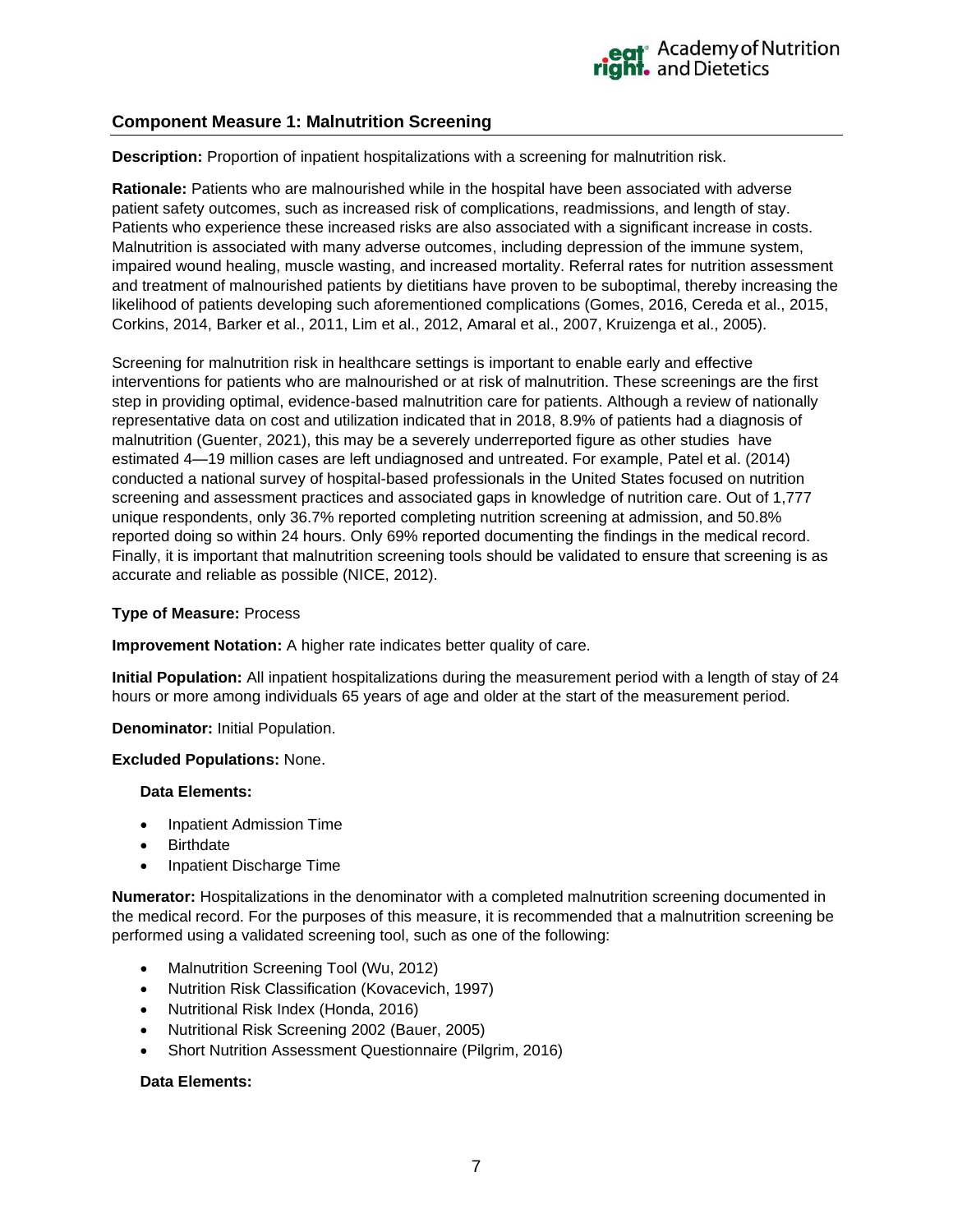• Completed Malnutrition Screening

#### **Risk Adjustment:** None

**Data Collection Approach:** This measure is specified for use with electronic health records. It has XMLbased specifications which are mapped onto the hospital's EHR data warehouse to extract the necessary data elements for the measure specifications. Data elements should be labeled with nationally standardized coding terminology included in the value sets built into the measure specifications.

**Data Accuracy:** Variation may exist at the level of documentation of appropriate data for the required data elements. Since the data elements represent the completion of discrete care processes, the accuracy of the data is dependent on the initial documentation by hospital staff.

#### **Measure Analysis Suggestions:** None

#### **Sampling:** None

**Data Reported As:** Aggregated rate generated from count data reported as a proportion (numerator/denominator)

#### **References:**

Amaral TF, Matos LC, Tavares MM, Subtil A, Martins R, Nazaré M, et al. The economic impact of disease-related malnutrition at hospital admission. Clin Nutr. 2007 Dec;26(6):778–84.

Barker et al., Hospital malnutrition: prevalence, identification and impact on patients and the healthcare system. J Environ Res Public Health. Feb 2011; 8(2): 514–527. Published online Feb 16, 2011.

Bauer JM, Vogl T, Wicklein S, Trögner J, Mühlberg W, Sieber CC. Comparison of the Mini Nutritional Assessment, Subjective Global Assessment, and Nutritional Risk Screening (NRS 2002) for nutritional screening and assessment in geriatric hospital patients. Z Gerontol Geriatr. 2005;38(5):322-7.

British Association for Parenteral and Enteral Nutrition. Malnutrition matters, a toolkit for clinical commissioning groups and providers in England. Published 2012. Retrieved from: [http://www.bapen.org.uk/pdfs/bapen\\_pubs/bapen-toolkit-for-commissioners-and-providers.pdf.](http://www.bapen.org.uk/pdfs/bapen_pubs/bapen-toolkit-for-commissioners-and-providers.pdf)

Cereda E, Klersy C, Pedrolli C, et al. The Geriatric Nutritional Risk Index predicts hospital length of stay and in-hospital weight loss in elderly patients. Clin Nutr. 2015;34(1):74-8.

Corkins MR, Guenter P, DiMaria-Ghalili RA & Resnick HE. Malnutrition diagnoses in hospitalized patients: United States, 2010. JPEN J Parenter Enteral Nutr. 2014;38(2):186-95.

Gomes F, Emery PW, Weekes CE. Risk of malnutrition is an independent predictor of mortality, length of stay, and hospitalization costs in stroke patients. J Stroke Cerebrovasc Dis. 2016;25(4):799-806.

Guenter P, Abdelhadi R, Anthony P, Blackmer A, Malone A, Mirtallo JM, Phillips W, Resnick HE. Malnutrition diagnoses and associated outcomes in hospitalized patients: United States, 2018. Nutr Clin Pract. 2021;36(5):957-969.

Guerra RS, Sousa AS, Fonseca I, et al. Comparative analysis of undernutrition screening and diagnostic tools as predictors of hospitalisation costs. J Hum Nutr Diet. 2016;29(2):165-73.

Honda Y, Nagai T, Iwakami N, et al. Usefulness of Geriatric Nutritional Risk Index for Assessing Nutritional Status and Its Prognostic Impact in Patients Aged ≥65 Years With Acute Heart Failure. Am J Cardiol. 2016;118(4):550-5.

Kondrup J, Allison SP, Elia M, Vellas B, Plauth M. ESPEN guidelines for nutrition screening 2002. Clin Nutr. 2003;22(4):415-21.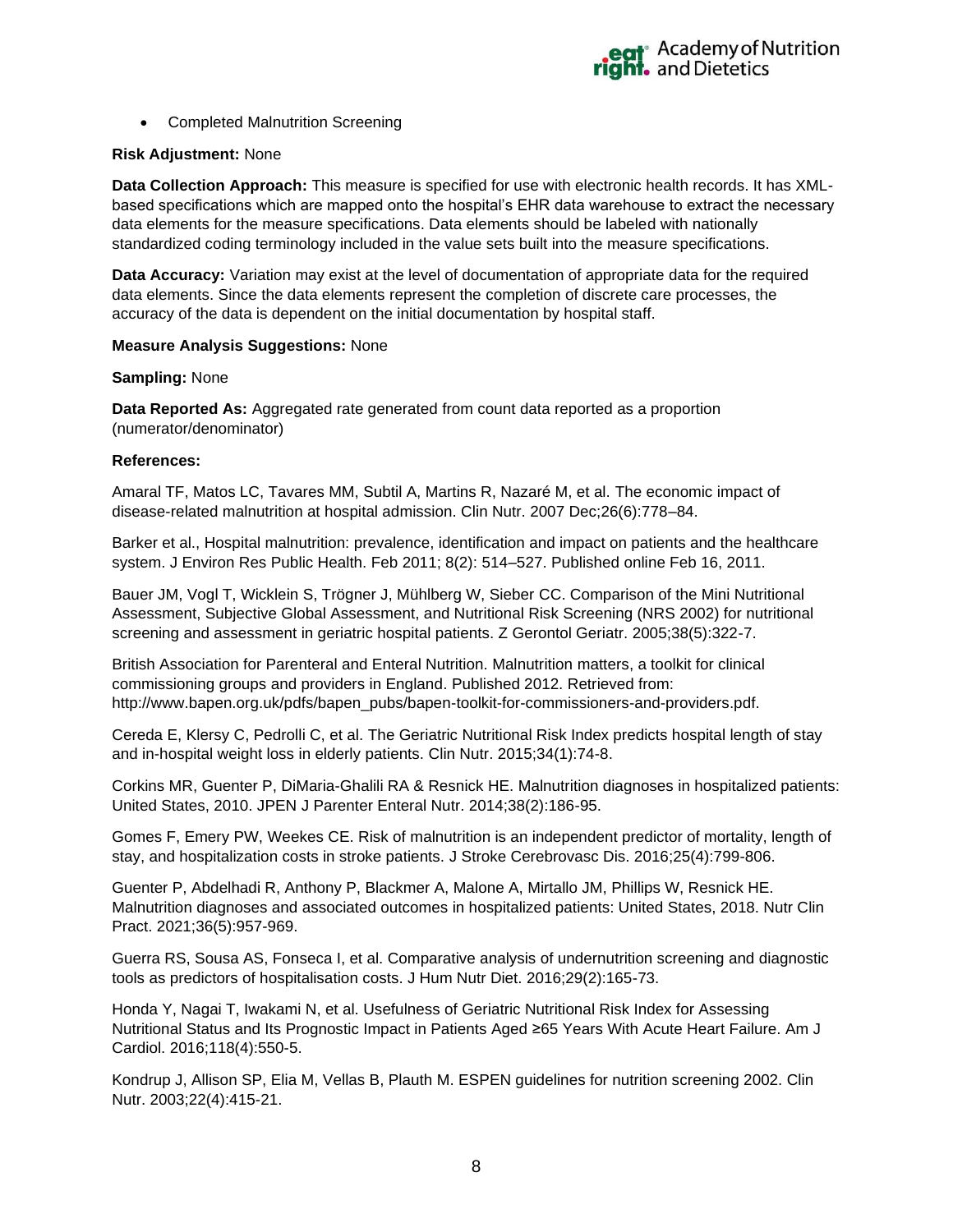

Khalatbari-soltani S, Marques-vidal P. Impact of nutritional risk screening in hospitalized patients on management, outcome and costs: A retrospective study. Clin Nutr. 2016; pii: S0261-5614(16)00069-8.

Kovacevich DS, Boney AR, Braunschweig CL, Perez A, Stevens M. Nutrition risk classification: a reproducible and valid tool for nurses. Nutr Clin Pract. 1997;12(1):20-5.

Kruizenga HM, Van Tulder MW, Seidell JC, Thijs A, Ader HJ, Van Bokhorst-de van der Schueren MAE. Effectiveness and cost-effectiveness of early screening and treatment of malnourished patients. Am J Clin Nutr. 2005 Nov;82(5):1082–9.

Lew CCH, Yandell R, Fraser RJL, Chua AP, Chong MFF, Miller M. Association between malnutrition and clinical outcomes in the intensive care unit: a systematic review. JPEN J Parenter Enteral Nutr. 2017;41(5):744-758.

Lim SL, Ong KC, Chan YH, Loke WC, Ferguson M, Daniels L. Malnutrition and its impact on cost of hospitalization, length of stay, readmission and 3-year mortality. Clin Nutr. 2012;31(3):345-50.

Mueller C, Compher C & Druyan ME and the American Society for Parenteral and Enteral Nutrition (A.S.P.E.N.) Board of Directors. A.S.P.E.N. clinical guidelines: nutrition screening, assessment, and intervention in adults. J Parenter Enteral Nutr. 2011;35:16-24.

National Institute for Health and Care Excellence. NICE Quality Standard [Q24] Nutrition Support in Adults. Retrieved from: https://www.nice.org.uk/guidance/qs24/chapter/quality-statement-1-screening-forthe-risk-of-malnutrition; Published November 2012.

Patel V, Romano M, Corkins MR, et al. Nutrition screening and assessment in hospitalized patients: a survey of current practice in the United States. Nutr Clin Pract. 2014;29(4):483-490.

Pilgrim AL, Baylis D, Jameson KA, et al. Measuring Appetite with the Simplified Nutritional Appetite Questionnaire Identifies Hospitalised Older People at Risk of Worse Health Outcomes. J Nutr Health Aging. 2016;20(1):3-7.

Volkert D, Saeglitz C, Gueldenzoph H, Sieber CC, Stehle P. Undiagnosed malnutrition and nutritionrelated problems in geriatric patients. J Nutr Health Aging. 2010;14(5):387-92.

White, J. V., Guenter, P., Jensen, G., Malone, A., Schofield, M. Consensus statement of the academy of nutrition and dietetics/American Society for Parenteral and Enteral Nutrition: Characteristics recommended for the identification and documentation of adult malnutrition (undernutrition). Journal of the Academy of Nutrition and Dietetics. 2012;112(5):730-738.

Wu ML, Courtney MD, Shortridge-baggett LM, Finlayson K, Isenring EA. Validity of the malnutrition screening tool for older adults at high risk of hospital readmission. J Gerontol Nurs. 2012;38(6):38-45.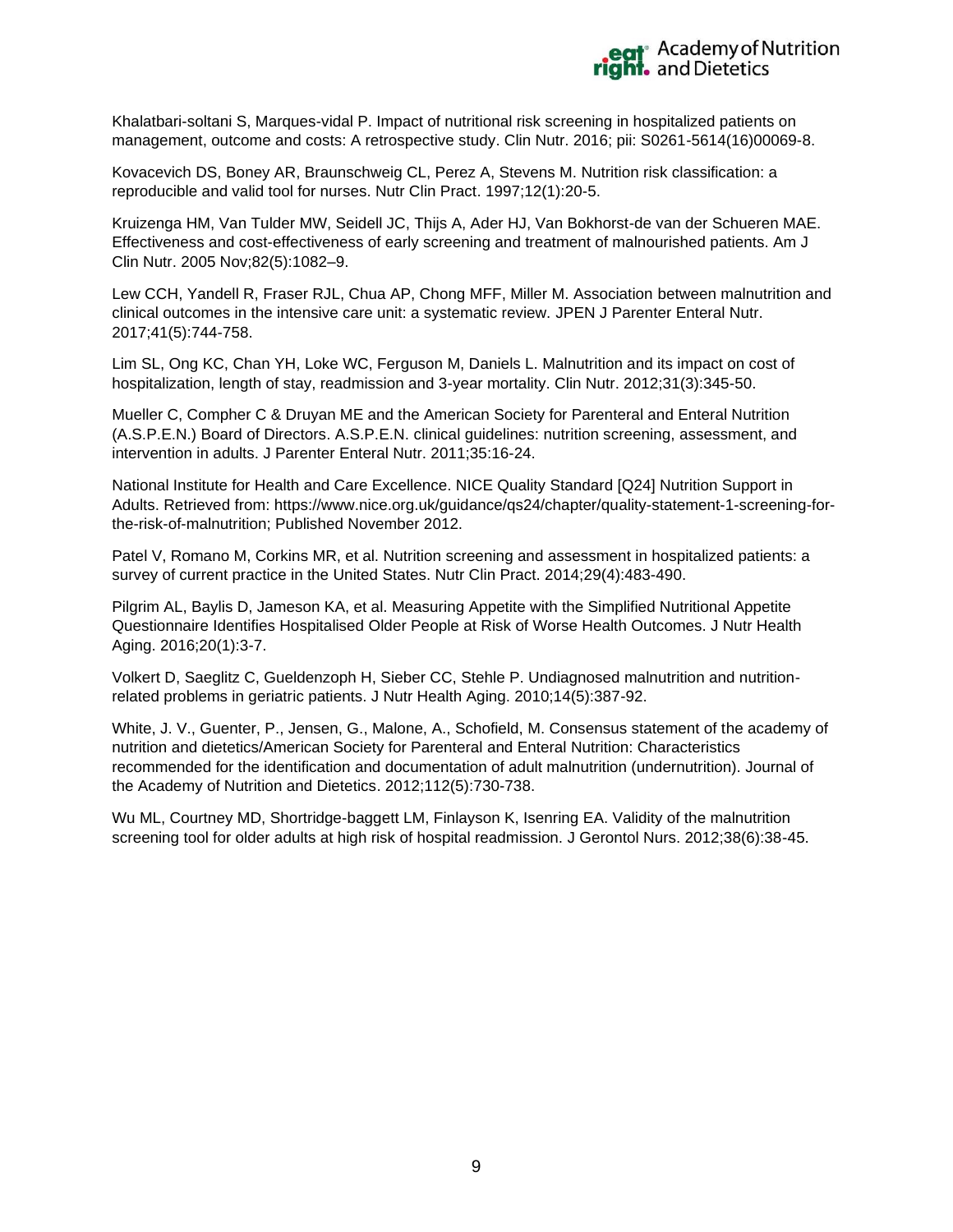#### <span id="page-9-0"></span>**Component Measure 2: Nutrition Assessment**

**Description:** Proportion of inpatient hospitalizations among patients identified as at-risk for malnutrition with a nutrition assessment.

**Rationale:** Patients who are malnourished while in the hospital have been associated with important adverse patient safety outcomes, such as increased risk of complications, readmissions, and length of stay. Malnutrition is associated with many adverse outcomes, including depression of the immune system, impaired wound healing, muscle wasting, and increased mortality. Referral rates for nutrition assessment and treatment of malnourished patients by dietitians have proven to be suboptimal, thereby increasing the likelihood of developing such complications (Corkins, 2014), (Barker et al., 2011), (Amaral, et al., 2007), (Kruizenga et al. 2005). Although a review of nationally representative data on cost and utilization indicated that in 2018, 8.9% of patients had a diagnosis of malnutrition (Guenter, 2021), this may be a severely underreported figure as other studies have estimated that 4—19 million cases are left undiagnosed and untreated. For example, Patel et al. (2014) conducted a national survey of hospitalbased professionals in the United States focused on nutrition screening and assessment practices and associated gaps in knowledge of nutrition care. Out of 1,777 unique respondents, only 23.1% reported using a validated assessment tool to help identify clinical characteristics for a malnutrition diagnosis. Nutrition assessments conducted for at-risk patients identified by malnutrition screening using a validated screening tool was associated with key patient outcomes including less weight loss, reduced length of stay, improved muscle function, better nutritional intake, and fewer readmissions (Mueller, 2011).

The use of validated nutrition assessments are important tools for the identification of physical findings that help clinicians determine the appropriate nutrition interventions and care plans that properly address impaired nutrition status. The identification of these malnutrition findings is independently associated with adverse patient outcomes. In a study of 409 patients with a median age of 68, researchers were able to demonstrate that declining nutritional status as assessed by the subjective global assessment , a validated assessment tool, was significantly associated with prolonged length of stay (Allard, 2016). Additionally, a study of 733 from more than a dozen hospitals identified that the completion of a validated assessment for patients who were hospitalized was able to detect predictors of outcomes for malnutrition, such as length of stay and readmission within 30 days after discharge (Jeejeebhoy, 2015).

#### **Type of Measure:** Process

**Improvement Notation:** A higher rate indicates better quality of care.

**Initial Population:** All inpatient hospitalizations during the measurement period with a length of stay of 24 hours or more among individuals 65 years of age and older at the start of the measurement period.

**Denominator:** Initial population with malnutrition screening result of at-risk.

#### **Excluded Populations:** None.

#### **Data Elements:**

- Inpatient Admission Time
- **Birthdate**
- Inpatient Discharge Time
- Completed Malnutrition Screening
- **Malnutrition Screening Result**

**Numerator:** Hospitalizations in the denominator for which a nutrition assessment Is documented in the medical record. Recommended nutrition assessment tools include:

- Subjective Global Assessment (Detsky, 1987)
- Patient Generated Subjective Global Assessment (Bauer, 2002)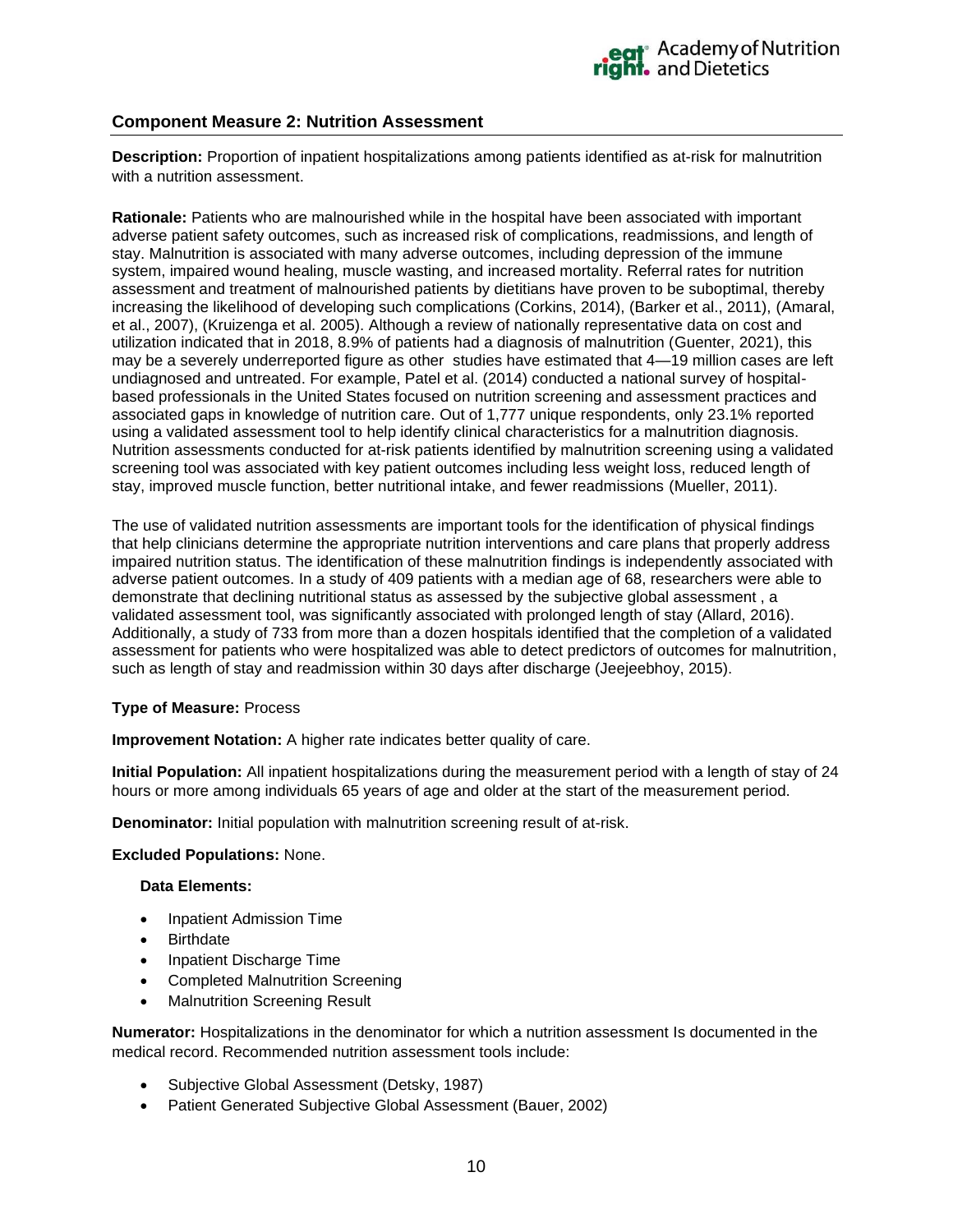

• Nutrition-Focused Physical Exam (White, 2012)

#### **Data Elements:**

• Completed Nutrition Assessment

#### **Risk Adjustment:** None

**Data Collection Approach:** This measure is specified for use with electronic health records. It has XMLbased specifications which are mapped onto the hospital's EHR data warehouse to extract the necessary data elements for the measure specifications. Data elements should be labeled with nationally standardized coding terminology included in the value sets built into the measure specifications.

**Data Accuracy:** Variation may exist at the level of documentation of appropriate data for the required data elements. Since the data elements represent the completion of discrete care processes, the accuracy of the data is dependent on the initial documentation by hospital staff.

#### **Measure Analysis Suggestions:** None

#### **Sampling:** None

**Data Reported As:** Aggregated rate generated from count data reported as a proportion (numerator/denominator)

#### **References:**

Academy of Nutrition & Dietetics. CI: nutrition assessment of critically ill adults 2012. Academy of Nutrition & Dietetics Evidence Analysis Library. Published 2012. Retrieved from: [http://www.andeal.org/topic.cfm?menu=4800.](http://www.andeal.org/topic.cfm?menu=4800)

Allard JP, Keller H, Jeejeebhoy KN, et al. Decline in nutritional status is associated with prolonged length of stay in hospitalized patients admitted for 7 days or more: A prospective cohort study. Clin Nutr. 2016;35(1):144-52.

Amaral TF, Matos LC, Tavares MM, Subtil A, Martins R, Nazaré M, et al. The economic impact of disease-related malnutrition at hospital admission. Clin Nutr. 2007;26(6):778–84.

Brantley SL, Russell MK, Mogensen KM, et al. American Society for Parenteral and Enteral Nutrition and Academy of Nutrition and Dietetics: Revised 2014 Standards of Practice and Standards of Professional Performance for Registered Dietitian Nutritionists (Competent, Proficient, and Expert) in Nutrition Support. Nutr Clin Pract. 2014;29(6):792-828.

Barker et al., Hospital malnutrition: prevalence, identification and impact on patients and the healthcare system. J Environ Res Public Health. Feb 2011; 8(2): 514–527.

Bauer J, Capra S, Ferguson M. Use of the scored Patient-Generated Subjective Global Assessment (PG-SGA) as a nutrition assessment tool in patients with cancer. Eur J Clin Nutr. 2002;56(8):779-85.

Corkins MR, Guenter P, DiMaria-Ghalili RA & Resnick HE. Malnutrition diagnoses in hospitalized patients: United States, 2010. JPEN J Parenter Enteral Nutr. 2014;38(2):186-95.

Detsky AS, Mclaughlin JR, Baker JP, et al. What is subjective global assessment of nutritional status? JPEN J Parenter Enteral Nutr. 1987;11(1):8-13.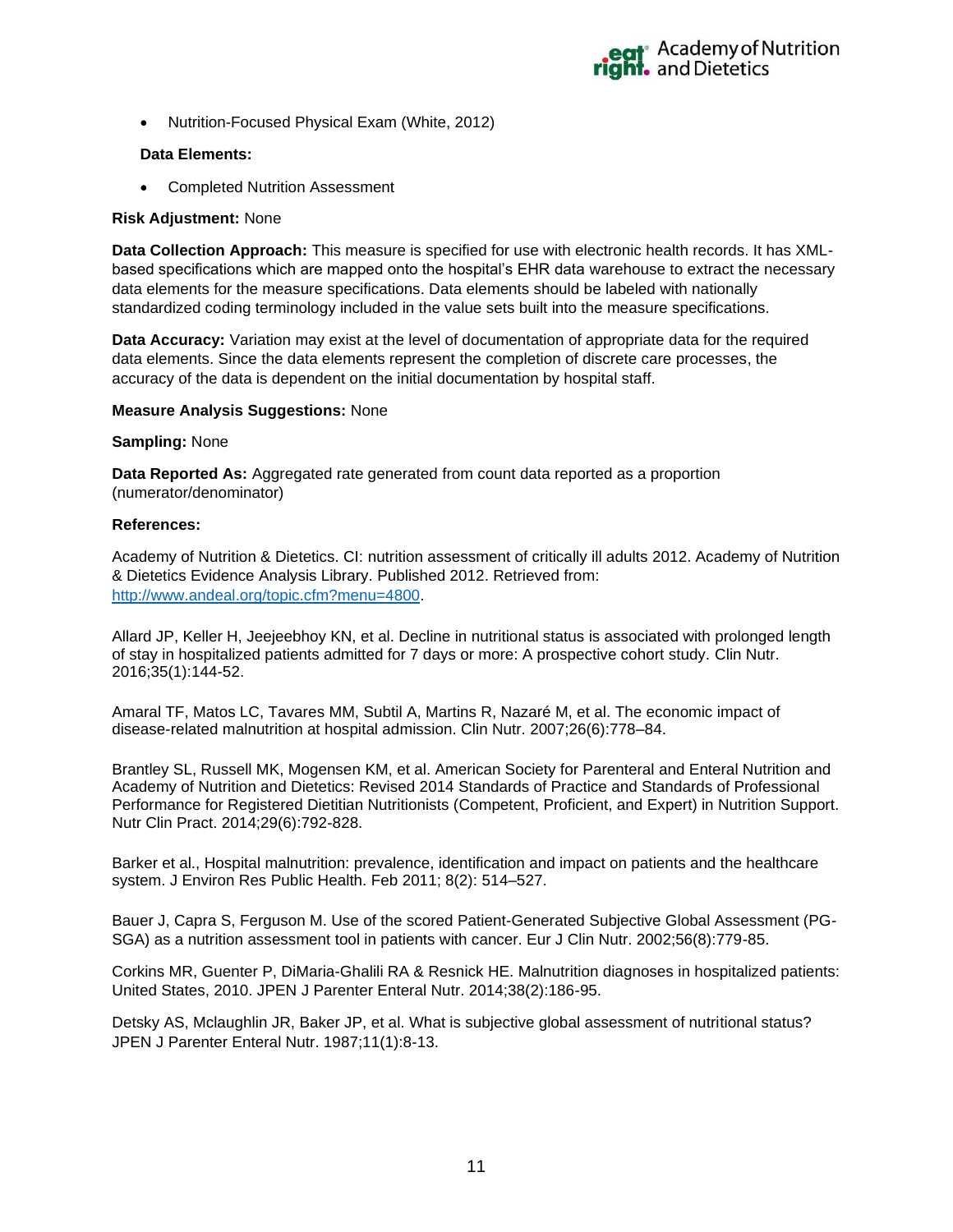

Guenter P, Abdelhadi R, Anthony P, Blackmer A, Malone A, Mirtallo JM, Phillips W, Resnick HE. Malnutrition diagnoses and associated outcomes in hospitalized patients: United States, 2018. Nutr Clin Pract. 2021;36(5):957-969.

Jeejeebhoy KN, Keller H, Gramlich L, et al. Nutritional assessment: comparison of clinical assessment and objective variables for the prediction of length of hospital stay and readmission. Am J Clin Nutr. 2015;101(5):956-65.

Kruizenga HM, Van Tulder MW, Seidell JC, Thijs A, Ader HJ, Van Bokhorst-de van der Schueren MAE. Effectiveness and cost- effectiveness of early screening and treatment of malnourished patients. Am J Clin Nutr. 2005;82(5):1082–9.

Lew CCH, Yandell R, Fraser RJL, Chua AP, Chong MFF, Miller M. Association between malnutrition and clinical outcomes in the intensive care unit: a systematic review. JPEN J Parenter Enteral Nutr. 2017;41(5):744-758.

Lim SL, Ong KC, Chan YH, Loke WC, Ferguson M, Daniels L. Malnutrition and its impact on cost of hospitalization, length of stay, readmission and 3-year mortality. Clin Nutr. 2012;31(3):345-50.

Mueller C, Compher C & Druyan ME and the American Society for Parenteral and Enteral Nutrition (A.S.P.E.N.) Board of Directors. A.S.P.E.N. clinical guidelines: nutrition screening, assessment, and intervention in adults. J Parenter Enteral Nutr. 2011;35: 16-24.

Patel V, Romano M, Corkins MR, et al. Nutrition screening and assessment in hospitalized patients: a survey of current practice in the United States. Nutr Clin Pract. 2014;29(4):483-490.

Volkert D, Saeglitz C, Gueldenzoph H, Sieber CC, Stehle P. Undiagnosed malnutrition and nutritionrelated problems in geriatric patients. J Nutr Health Aging. 2010;14(5):387-92.

.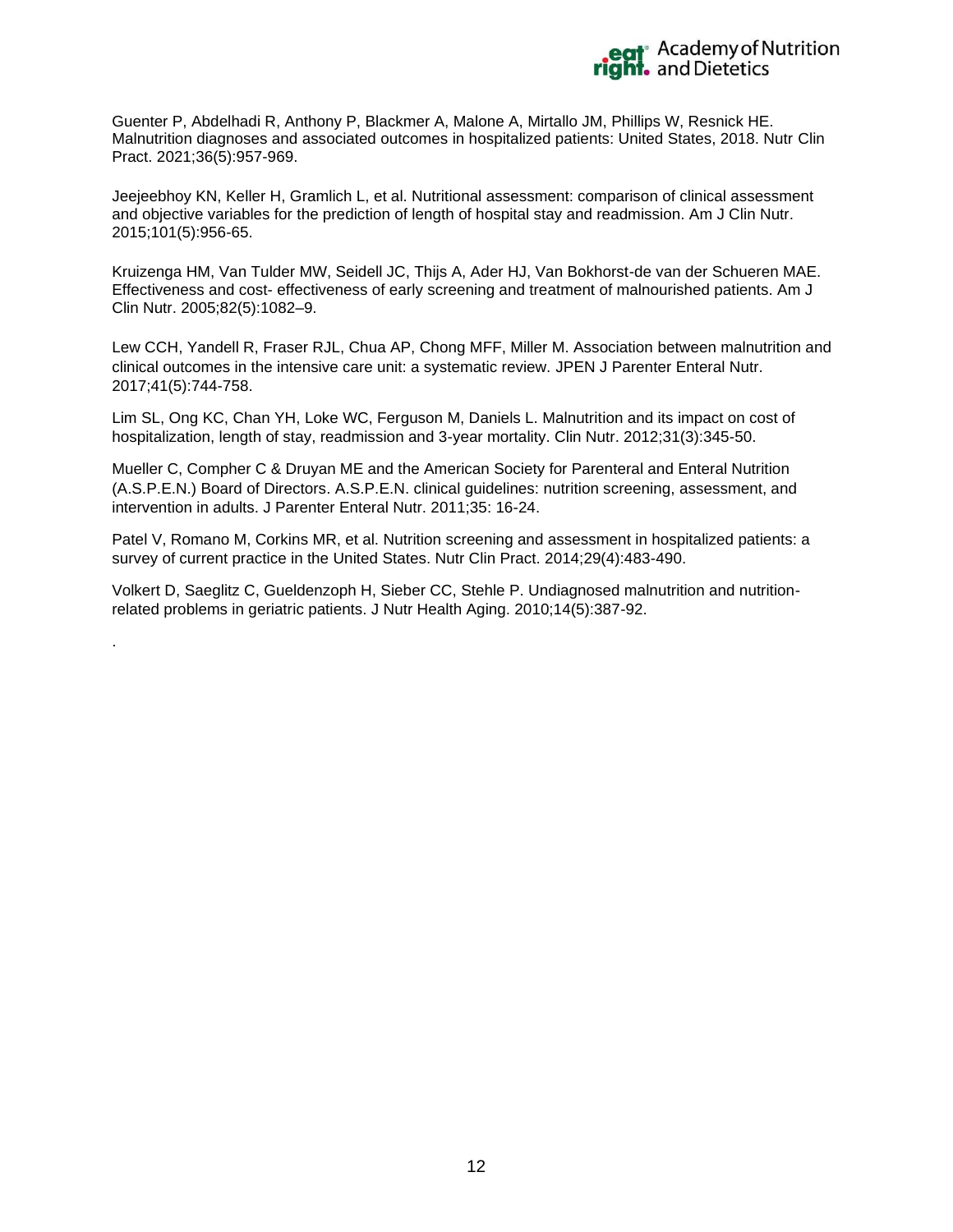#### <span id="page-12-0"></span>**Component Measure 3: Malnutrition Diagnosis**

**Description:** Proportion of inpatient hospitalizations among patients identified as moderately or severely malnourished upon nutrition assessment with an appropriate diagnosis.

**Rationale:** Data analyzed from the Healthcare Cost and Utilization Project (HCUP), a nationally representative data set describing U.S. hospital discharges, indicated that approximately 8.9% of hospital discharges included malnutrition as a diagnosis in 2018 (Guenter, 2021). However, past studies have used validated screening tools to indicate a substantially higher prevalence of malnutrition that has gone undiagnosed in the hospital ranging from 33% (Robinson, 2003) to 78% (Lew, 2017, Somanchi, 2011). Patients who are malnourished while in the hospital have been associated with important negative outcomes such as increased risk of complications, readmissions, and length of stay. Malnutrition is also associated with many adverse outcomes, including depression of the immune system, impaired wound healing, muscle wasting, and increased mortality. Referral rates fornutrition assessment and treatment of malnourished patients by dietitians have proven to be suboptimal, thereby increasing the likelihood of developing such complications (Corkins, 2014, Barker et al., 2011, Amaral, et al., 2007, Kruizenga et al., 2005).

Nutritional status and progress are often not adequately documented in the medical record. It can be difficult to tell when (or if) patients are consuming adequate and appropriate food and supplements. In addition, nutritional procedures and EHR-triggered care are often lacking in the hospital (Corkins, 2014). Current evidence supports the early and rapid identification of malnutrition status in order to allow for timely treatment of malnutrition in the hospital. Part of the recommended process for implementing nutrition care is appropriate recognition of the nutrition status, diagnosis, and documentation of that status and diagnosis to address a patient's condition with an appropriate plan of care and communicate patient needs to other care providers. Identifying and addressing malnutrition early in the episode of care is associated with reduced lengths of stay, 30-day readmission rates, hospital-acquired conditions, and overall healthcare costs (Lew, 2017, Meehan, 2016, Fry, 2010).

A randomized controlled trial of 652 hospitalized, malnourished older adults aged 65 years and older evaluated the use of a high-protein oral nutritional supplements for its impact on patient outcomes. The study reported a significant reduction of 90-day mortality ( $p = 0.018$ ) (Deutz, 2016). Additionally, a nutrition support intervention in patients identified by screening and assessment as at risk for malnutrition or malnourished may improve clinical outcomes (Mueller, 2011). Several research studies associated early nutritional care after risk identification with improved outcomes such as reduced length of stay, reduced risk of readmissions, and lower cost of care (Deutz, 2016, Lew, 2017, Meehan, 2016, Milne, 2009, Kruizenga, 2005).

#### **Type of Measure:** Process

**Improvement Notation:** A higher rate indicates better quality of care.

**Initial Population:** All inpatient hospitalizations during the measurement period with a length of stay of 24 hours or more among individuals 65 years of age and older at the start of the measurement period.

**Denominator:** Initial population with nutrition assessment results of severely or moderately malnourished.

#### **Excluded Populations:** None.

#### **Data Elements:**

- Inpatient Admission Time
- **Birthdate**
- Inpatient Discharge Time
- Completed Nutrition Assessment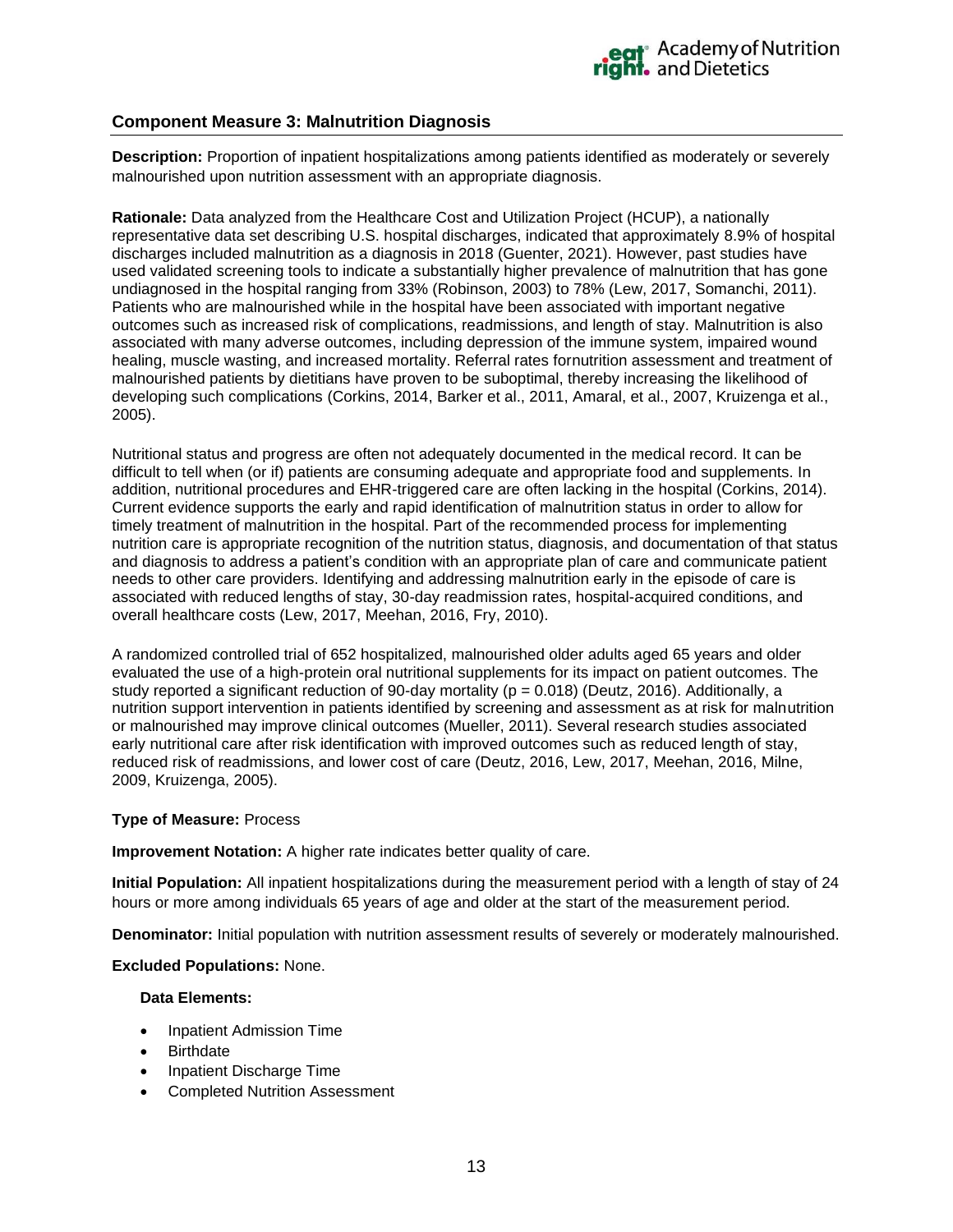

• Nutrition Assessment Result

**Numerator:** Hospitalizations in the denominator with a documented diagnosis of malnutrition.

#### **Data Elements:**

**Malnutrition Diagnosis** 

#### **Risk Adjustment:** None

**Data Collection Approach:** This measure is specified for use with electronic health records. It has XMLbased specifications which are mapped onto the hospital's EHR data warehouse to extract the necessary data elements for the measure specifications. Data elements should be labeled with nationally standardized coding terminology included in the value sets built into the measure specifications.

**Data Accuracy:** Variation may exist at the level of documentation of appropriate data for the required data elements. Since the data elements represent the completion of discrete care processes, the accuracy of the data is dependent on the initial documentation by hospital staff.

#### **Measure Analysis Suggestions:** None

#### **Sampling:** None

**Data Reported As:** Aggregated rate generated from count data reported as a proportion (numerator/denominator)

#### **References:**

Academy of Nutrition & Dietetics. CI: nutrition assessment of critically ill adults 2012. academy of nutrition & dietetics evidence analysis library. Published 2012. Retrieved from: http://www.andeal.org/topic.cfm?menu=4800.

Amaral TF, Matos LC, Tavares MM, Subtil A, Martins R, Nazaré M, et al. The economic impact of disease-related malnutrition at hospital admission. Clin Nutr. 2007;26(6):778–84.

Banks M, Bauer J, Graves N, Ash S. Malnutrition and pressure ulcer risk in adults in Australian health care facilities. Nutrition. 2010;26(9):896-901.

Bavelaar JW, Otter CD, Van bodegraven AA, Thijs A, Van bokhorst-de van der schueren MA. Diagnosis and treatment of (disease-related) in-hospital malnutrition: the performance of medical and nursing staff. Clin Nutr. 2008;27(3):431-8.

British Association for Parenteral and Enteral Nutrition. Malnutrition Matters, A Toolkit for Clinical Commissioning Groups and providers in England. Published 2012. Retrieved from: http://www.bapen.org.uk/pdfs/bapen\_pubs/bapen-toolkit-for-commissioners-and-providers.pdf.

Corkins MR, Guenter P, DiMaria-Ghalili RA & Resnick HE. Malnutrition diagnoses in hospitalized patients: United States, 2010. JPEN J Parenter Enteral Nutr. 2014;38(2):186-95.

Deutz NE, Matheson EM, Matarese LE, et al. Readmission and mortality in malnourished, older, hospitalized adults treated with a specialized oral nutritional supplement: A randomized clinical trial. Clin Nutr. 2016;35(1):18-26.

Fry DE, Pine M, Jones BL, Meimban RJ. Patient characteristics and the occurrence of never events. Arch Surg. 2010;145(2):148-51.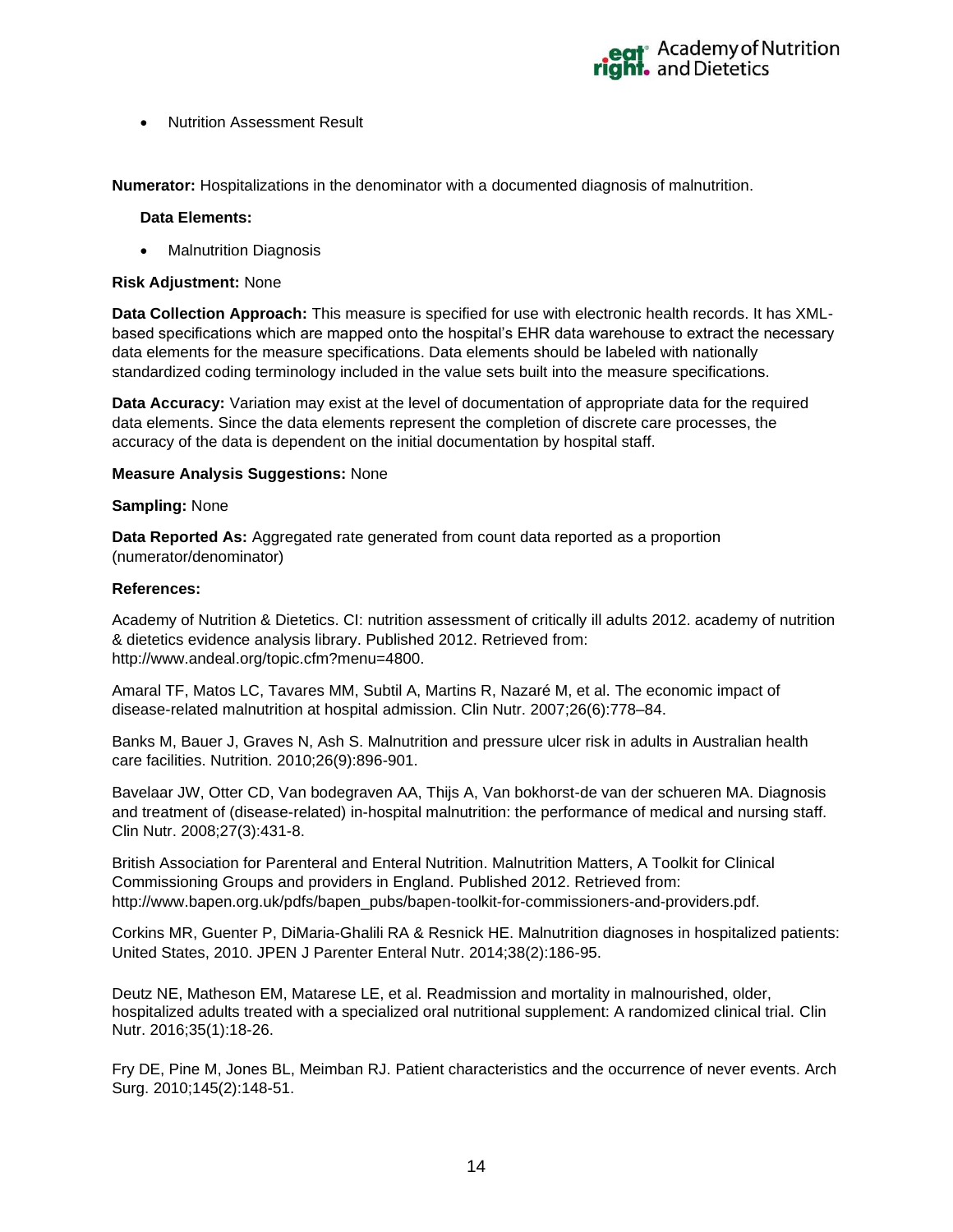

Guenter P, Abdelhadi R, Anthony P, Blackmer A, Malone A, Mirtallo JM, Phillips W, Resnick HE. Malnutrition diagnoses and associated outcomes in hospitalized patients: United States, 2018. Nutr Clin Pract. 2021;36(5):957-969.

Kruizenga HM, Van Tulder MW, Seidell JC, Thijs A, Ader HJ, Van Bokhorst-de van der Schueren MAE. Effectiveness and cost- effectiveness of early screening and treatment of malnourished patients. Am J Clin Nutr. 2005;82(5):1082–9.

Lew CCH, Yandell R, Fraser RJL, Chua AP, Chong MFF, Miller M. Association between malnutrition and clinical outcomes in the intensive care unit: a systematic review. JPEN J Parenter Enteral Nutr. 2017;41(5):744-758.

Meehan A, Loose C, Bell J, Partridge J, Nelson J, Goates S. Health system quality improvement: impact of prompt nutrition care on patient outcomes and health care costs. J Nurs Care Qual. 2016; 31(3):217- 23.

Mueller C, Compher C & Druyan ME and the American Society for Parenteral and Enteral Nutrition (A.S.P.E.N.) Board of Directors. A.S.P.E.N. clinical guidelines: nutrition screening, assessment, and intervention in adults. J Parenter Enteral Nutr. 2011;35:16-24.

Nutrition care process and model part I: the 2008 update. J Am Diet Assoc. 2008;108(7):1113-7

Patel V, Romano M, Corkins MR, et al. Nutrition screening and assessment in hospitalized patients: a survey of current practice in the United States. Nutr Clin Pract. 2014;29(4):483-490.

Robinson MK, Trujillo EB, Mogensen KM, Rounds J, McManus K, Jacobs DO. Improving nutritional screening of hospitalized patients: the role of prealbumin. JPEN J Parenter Enteral Nutr. 2003;27:389- 395.

Somanchi M, Tao X, Mullin GE. The facilitated early enteral and dietary management effectiveness trial in hospitalized patients with malnutrition. JPEN J Parenter Enteral Nutr. 2011;35(2):209-16.

White JV, et al. Consensus statement: Academy of Nutrition and Dietetics and American Society for Parenteral and Enteral Nutrition: characteristics recommended for the identification and documentation of adult malnutrition (undernutrition). JPEN J Parenter Enteral Nutr. 2012;36(3):275–283.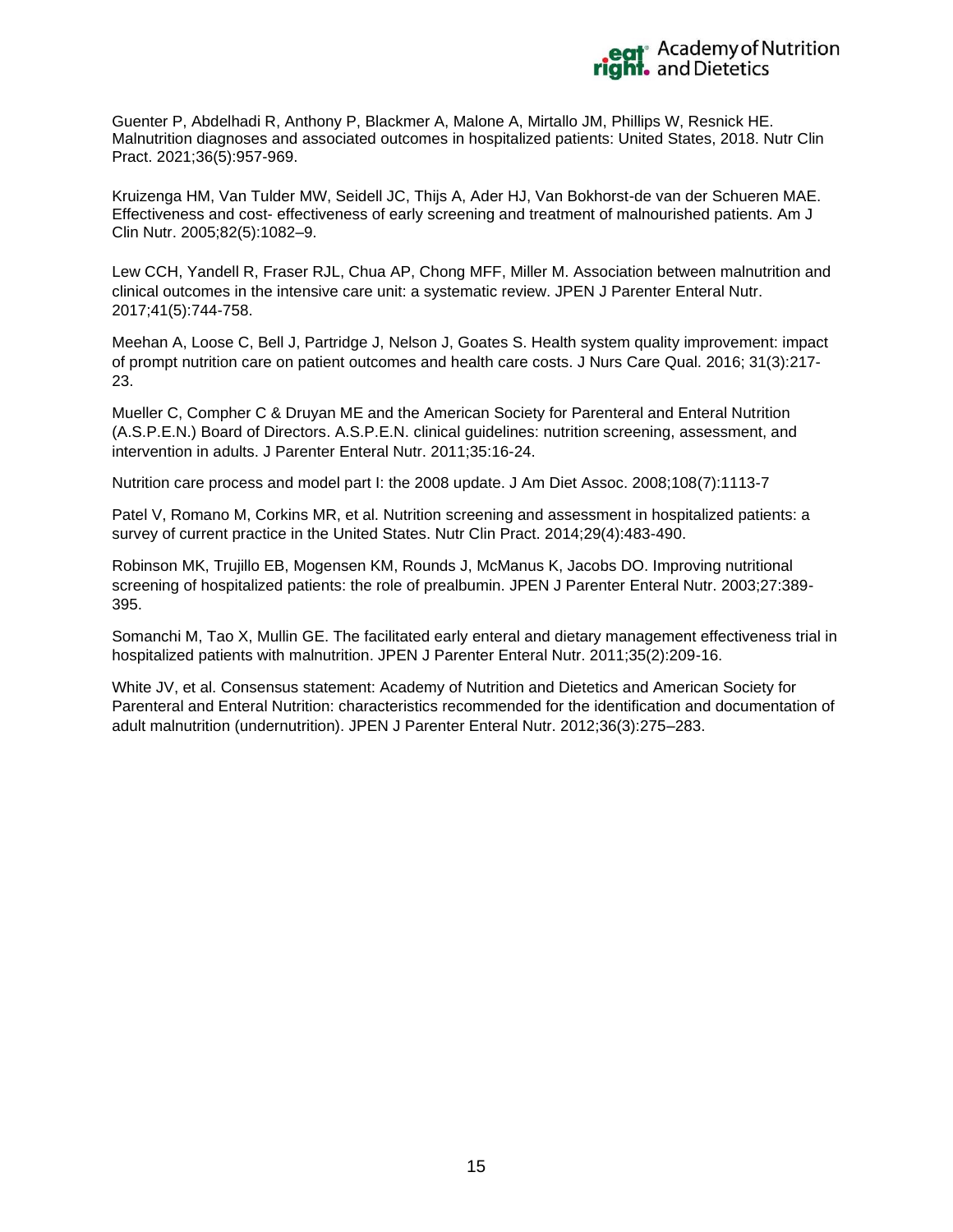#### <span id="page-15-0"></span>**Component Measure 4: Nutrition Care Plan**

**Description:** Proportion of inpatient hospitalizations among patients identified as moderately or severely malnourished upon nutrition assessment with a documented nutrition care plan.

**Rationale** Patients who are malnourished while in the hospital have been associated with an increased occurrence of certain adverse patient outcomes such as increased risk of complications, readmissions, and prolonged length of stay. Malnutrition is also associated with other adverse occurrences including depression of the immune system, impaired wound healing, muscle wasting, and increased mortality. Referral rates for nutrition assessment and treatment of malnourished patients by dietitians have proven to be suboptimal, thereby increasing the likelihood of developing such aforementioned complications (Corkins, 2014, Barker et al., 2011, Amaral, et al., 2007, Kruizenga et al., 2005). Nutritional status and progress are often not adequately documented in the medical record. It can be difficult to tell when (or if) patients are consuming adequate and appropriate food and supplements. In addition, nutritional procedures and EHR-driven care recommendations are often lacking in the hospital. Similarly, nutritional care plans and patient issues are poorly communicated to post-acute facilities and primary care providers (Corkins, 2014). Current evidence supports the early and rapid identification of malnutrition in order to allow for timely treatment of malnutrition in the hospital. Part of the recommended process for implementing nutrition care is appropriate recognition, diagnosis, and documentation of the nutrition status of a patient in order to address their condition with an appropriate plan of care and communicate patient needs to other care providers. Identifying and addressing malnutrition early in the episode of care is associated with reduced lengths of stay, 30-day readmission rates, hospital-acquired conditions, and overall healthcare costs (Lew, 2017, Meehan, 2016, Fry, 2010).

A randomized controlled trial of 652 hospitalized, malnourished older adults aged 65 years and older evaluated the use of a high-protein oral nutritional supplements for its impact on patient outcomes. The study reported a significant reduction of 90-day mortality ( $p = 0.018$ ) (Deutz, 2016). Additionally, a nutrition support intervention in patients identified by screening and assessment as at risk for malnutrition or malnourished may improve clinical outcomes (Mueller, 2011). Several research studies associated early nutritional care after risk identification with improved outcomes such as reduced length of stay, reduced risk of readmissions, and lower cost of care (Lew, 2017, Deutz, 2016, Meehan, 2016, Milne, 2009, Kruizenga, 2005).

#### **Type of Measure:** Process

**Improvement Notation:** A higher rate indicates better quality of care.

**Initial Population:** All inpatient hospitalizations during the measurement period with a length of stay of 24 hours or more among individuals 65 years of age and older at the start of the measurement period.

**Denominator:** Initial population with nutrition assessment results of severely or moderately malnourished.

**Excluded Populations:** None.

#### **Data Elements:**

- Inpatient Admission Time
- Birthdate
- Inpatient Discharge Time
- Completed Nutrition Assessment
- Nutrition Assessment Result

**Numerator:** Hospitalizations in the denominator with a nutrition care plan documented in the medical record. Care plan components include but are not limited to: completed assessment results; data and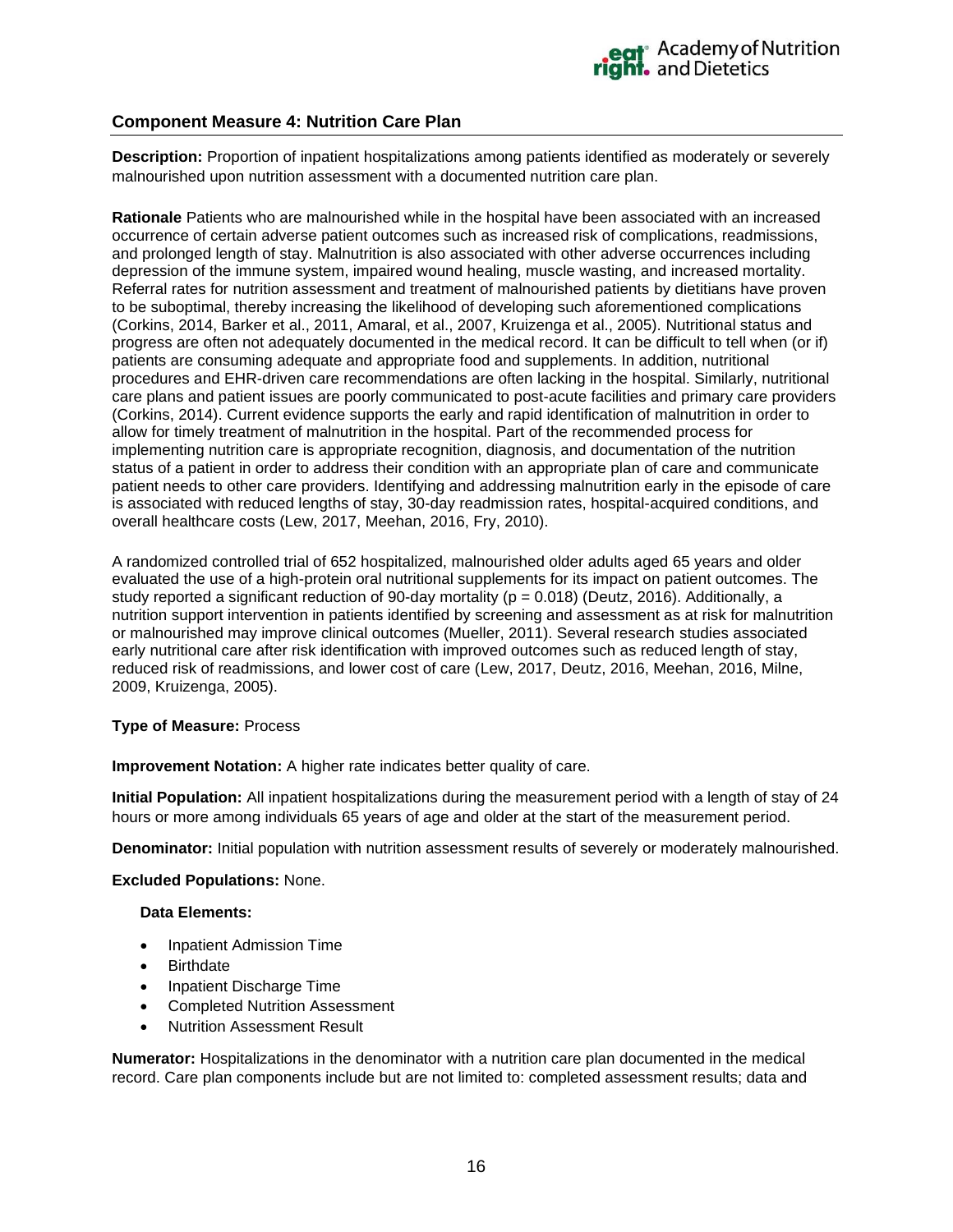

time stamp; treatment goals; prioritization based on treatment severity; prescribed treatment/intervention; identification of members of the care team, timeline for patient follow-up.

#### **Data Elements:**

• Documented Nutrition Care Plan

#### **Risk Adjustment:** None

**Data Collection Approach:** This measure is specified for use with electronic health records. It has XMLbased specifications which are mapped onto the hospital's EHR data warehouse to extract the necessary data elements for the measure specifications. Data elements should be labeled with nationally standardized coding terminology included in the value sets built into the measure specifications.

**Data Accuracy:** Variation may exist at the level of documentation of appropriate data for the required data elements. Since the data elements represent the completion of discrete care processes, the accuracy of the data is dependent on the initial documentation by hospital staff.

#### **Measure Analysis Suggestions:** None

#### **Sampling:** None

**Data Reported As:** Aggregated rate generated from count data reported as a proportion (numerator/denominator)

#### **References:**

Academy of Nutrition & Dietetics. CI: Nutrition Assessment of Critically Ill Adults 2012. Academy of Nutrition & Dietetics Evidence Analysis Library. Published 2012. Retrieved from: [http://www.andeal.org/topic.cfm?menu=4800.](http://www.andeal.org/topic.cfm?menu=4800)

Amaral TF, Matos LC, Tavares MM, Subtil A, Martins R, Nazaré M, et al. The economic impact of disease-related malnutrition at hospital admission. Clin Nutr. 2007;26(6):778–84.

Bavelaar JW, Otter CD, Van bodegraven AA, Thijs A, Van bokhorst-de van der schueren MA. Diagnosis and treatment of (disease-related) in-hospital malnutrition: the performance of medical and nursing staff. Clin Nutr. 2008;27(3):431-8.

Barker LA, Gout BS, Crowe TC. Hospital malnutrition: prevalence, identification and impact on patients and the healthcare system. Int J Environ Res Public Health. 2011;8(2):514-27.

British Association for Parenteral and Enteral Nutrition. malnutrition matters, a toolkit for clinical commissioning groups and providers in England. Published 2012. Retrieved from: http://www.bapen.org.uk/pdfs/bapen\_pubs/bapen-toolkit-for-commissioners-and-providers.pdf.

Corkins MR, Guenter P, DiMaria-Ghalili RA & Resnick HE. Malnutrition diagnoses in hospitalized patients: United States, 2010. JPEN J Parenter Enteral Nutr. 2014;38(2):186-95.

Deutz NE, Matheson EM, Matarese LE, et al. Readmission and mortality in malnourished, older, hospitalized adults treated with a specialized oral nutritional supplement: A randomized clinical trial. Clin Nutr. 2016;35(1):18-26.

Fry DE, Pine M, Jones BL, Meimban RJ. Patient characteristics and the occurrence of never events. Arch Surg. 2010;145(2):148-51.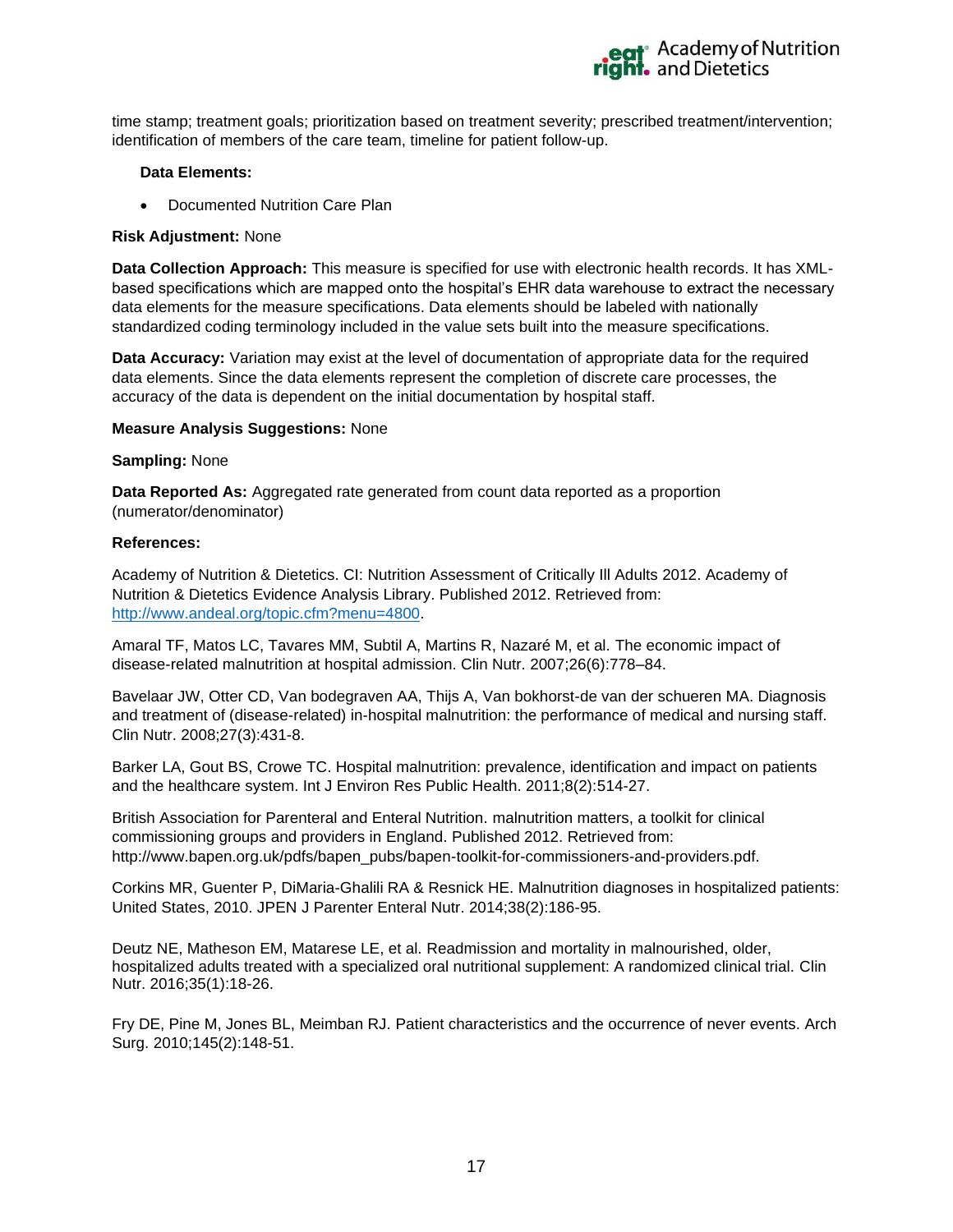

Kruizenga HM, Van Tulder MW, Seidell JC, Thijs A, Ader HJ, Van Bokhorst-de van der Schueren MAE. Effectiveness and cost- effectiveness of early screening and treatment of malnourished patients. Am J Clin Nutr. 2005;82(5):1082–9.

Lew CCH, Yandell R, Fraser RJL, Chua AP, Chong MFF, Miller M. Association between malnutrition and clinical outcomes in the intensive care unit: a systematic review. JPEN J Parenter Enteral Nutr. 2017;41(5):744-758.

Meehan A, Loose C, Bell J, Partridge J, Nelson J, Goates S. Health system quality improvement: impact of prompt nutrition care on patient outcomes and health care costs. J Nurs Care Qual. 2016; 31(3):217- 23.

Milne AC, Potter J, Vivanti A, Avenell A. Protein and energy supplementation in elderly people at risk from malnutrition. Cochrane Database Syst Rev. 2009;(2):CD003288.

Mueller C, Compher C & Druyan ME and the American Society for Parenteral and Enteral Nutrition (A.S.P.E.N.) Board of Directors. A.S.P.E.N. clinical guidelines: nutrition screening, assessment, and intervention in adults. J Parenter Enteral Nutr. 2011;35:16-24.

National Institute for Health and Care Excellence. NICE Quality Standard [CG32] Nutrition support in adults: Oral nutrition support, enteral tube feeding and parenteral nutrition. Retrieved from: http://www.nice.org.uk/guidance/cg32/chapter/1-recommendations#screening-for-malnutrition-and-therisk-of-malnutrition-in-hospital-and-the-community. Published February 2006.

Nutrition care process and model part I: the 2008 update. J Am Diet Assoc. 2008;108(7):1113-7.

Patel V, Romano M, Corkins MR, et al. Nutrition screening and assessment in hospitalized patients: a survey of current practice in the United States. Nutr Clin Pract. 2014;29(4):483-490.

Somanchi et al. The facilitated early enteral and dietary management effectiveness trial in hospitalized patients with malnutrition. JPEN J Parenteral Enteral Nutr. 2011;35:209.

White JV, et al. Consensus statement: Academy of Nutrition and Dietetics and American Society for Parenteral and Enteral Nutrition: characteristics recommended for the identification and documentation of adult malnutrition (undernutrition). JPEN J Parenter Enteral Nutr. 2012;36(3):275-283.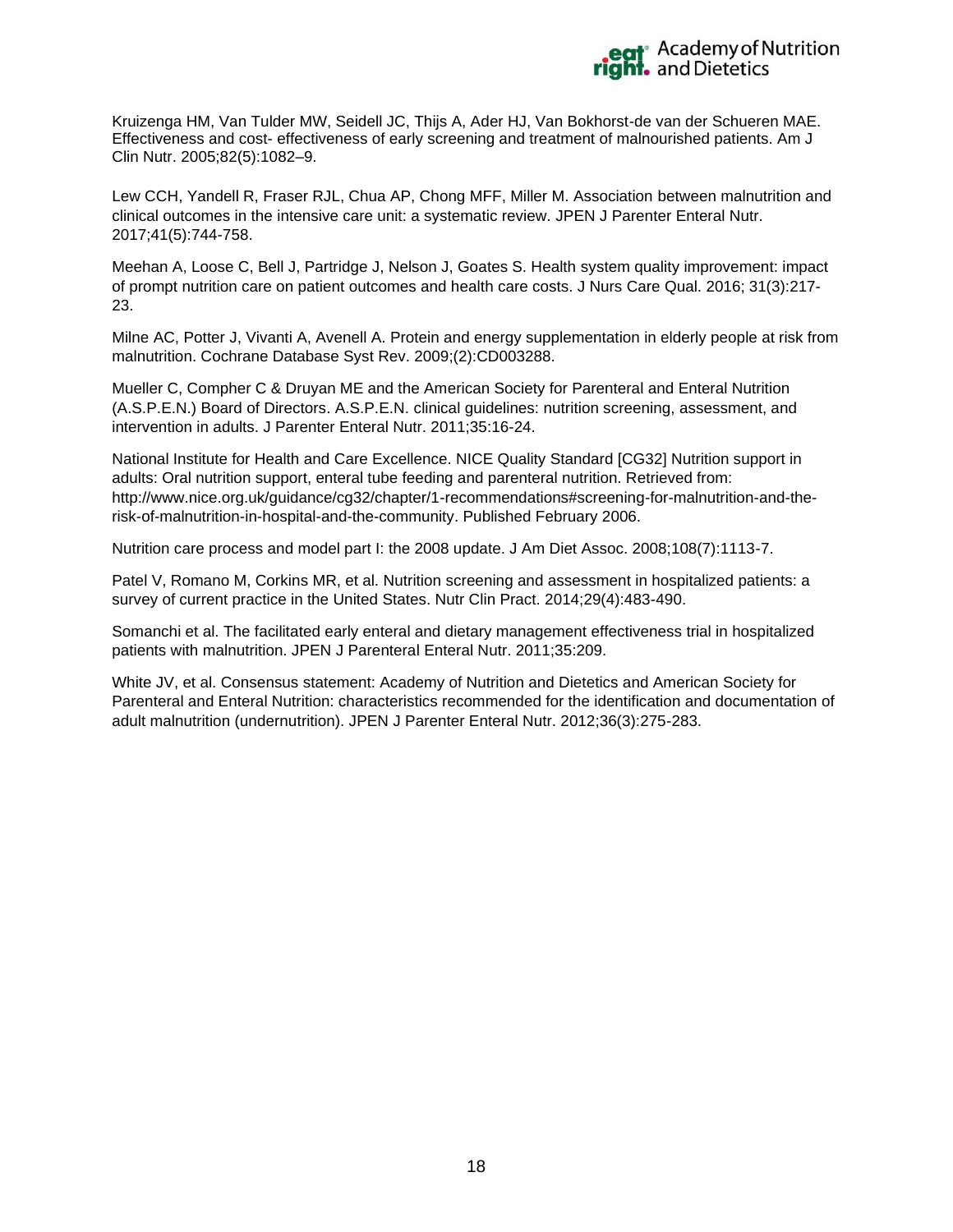#### **Value Set**

The GMCS eCQM includes 12 value sets containing codes defined using standardized terminologies. A high-level overview is included in Table 2.

#### **Table 2. Overview of GMCS eCQM Value Sets**

| <b>Value Set Name</b>             | <b>Intent</b>                                                               | <b>Terminology, Code, Description</b>                                                                                                                                                                                                                                                                                                                                                                                                                                                                                                                                                                                                                                                                                                                                                                                                                                                                                                                                                                                                                                                                                                                                                                                             |
|-----------------------------------|-----------------------------------------------------------------------------|-----------------------------------------------------------------------------------------------------------------------------------------------------------------------------------------------------------------------------------------------------------------------------------------------------------------------------------------------------------------------------------------------------------------------------------------------------------------------------------------------------------------------------------------------------------------------------------------------------------------------------------------------------------------------------------------------------------------------------------------------------------------------------------------------------------------------------------------------------------------------------------------------------------------------------------------------------------------------------------------------------------------------------------------------------------------------------------------------------------------------------------------------------------------------------------------------------------------------------------|
| Encounter<br>Inpatient            | Identify inpatient hospitalization events                                   | SNOMEDCT, 183452005, Emergency hospital admission (procedure)<br>SNOMEDCT, 32485007, Hospital admission (procedure)<br>SNOMEDCT, 8715000, Hospital admission, elective (procedure)                                                                                                                                                                                                                                                                                                                                                                                                                                                                                                                                                                                                                                                                                                                                                                                                                                                                                                                                                                                                                                                |
| Ethnicity                         | Identify patient ethnicity according to CDC Race<br>& Ethnicity code system | CDCREC, 2135-2, Hispanic or Latino<br>CDCREC, 2186-5, Not Hispanic or Latino                                                                                                                                                                                                                                                                                                                                                                                                                                                                                                                                                                                                                                                                                                                                                                                                                                                                                                                                                                                                                                                                                                                                                      |
| <b>Malnutrition</b><br>Assessment | Identify nutrition assessments performed                                    | SNOMEDCT, 310243009, Nutritional assessment (procedure)<br>LOINC, 75282-4, Nutrition assessment panel<br>LOINC, 75285-7, Comparative nutrition assessment standards panel<br>LOINC, 75303-8, Nutrition assessment narrative                                                                                                                                                                                                                                                                                                                                                                                                                                                                                                                                                                                                                                                                                                                                                                                                                                                                                                                                                                                                       |
| Malnutrition<br>Diagnosis         | Identify medical malnutrition diagnosis                                     | SNOMEDCT, 190602008, Moderate protein-calorie malnutrition (weight<br>for age 60-74 percent of standard) (disorder)<br>SNOMEDCT, 190606006, Moderate protein energy malnutrition<br>(disorder)<br>SNOMEDCT, 238107002, Deficiency of macronutrients (disorder)<br>SNOMEDCT, 238111008, Deficiency of micronutrients (disorder)<br>SNOMEDCT, 272588001, Malnutrition (calorie) (disorder)<br>SNOMEDCT, 302872003, Disorder of hyperalimentation (disorder)<br>SNOMEDCT, 360549009, Severe protein-calorie malnutrition (Gomez:<br>less than 60 percent of standard weight) (disorder)<br>SNOMEDCT, 441951000124102, Starvation-related malnutrition<br>(disorder)<br>SNOMEDCT, 441961000124100, Acute disease or injury-related<br>malnutrition (disorder)<br>SNOMEDCT, 441971000124107, Chronic disease-related malnutrition<br>(disorder)<br>SNOMEDCT, 65404009, Undernutrition (disorder)<br>SNOMEDCT, 70241007, Nutritional deficiency disorder (disorder)<br>ICD10CM, E43, Unspecified severe protein-calorie malnutrition<br>ICD10CM, E44.0, Moderate protein-calorie malnutrition<br>ICD10CM, E45, Retarded development following protein-calorie<br>malnutrition<br>ICD10CM, E46, Unspecified protein-calorie malnutrition |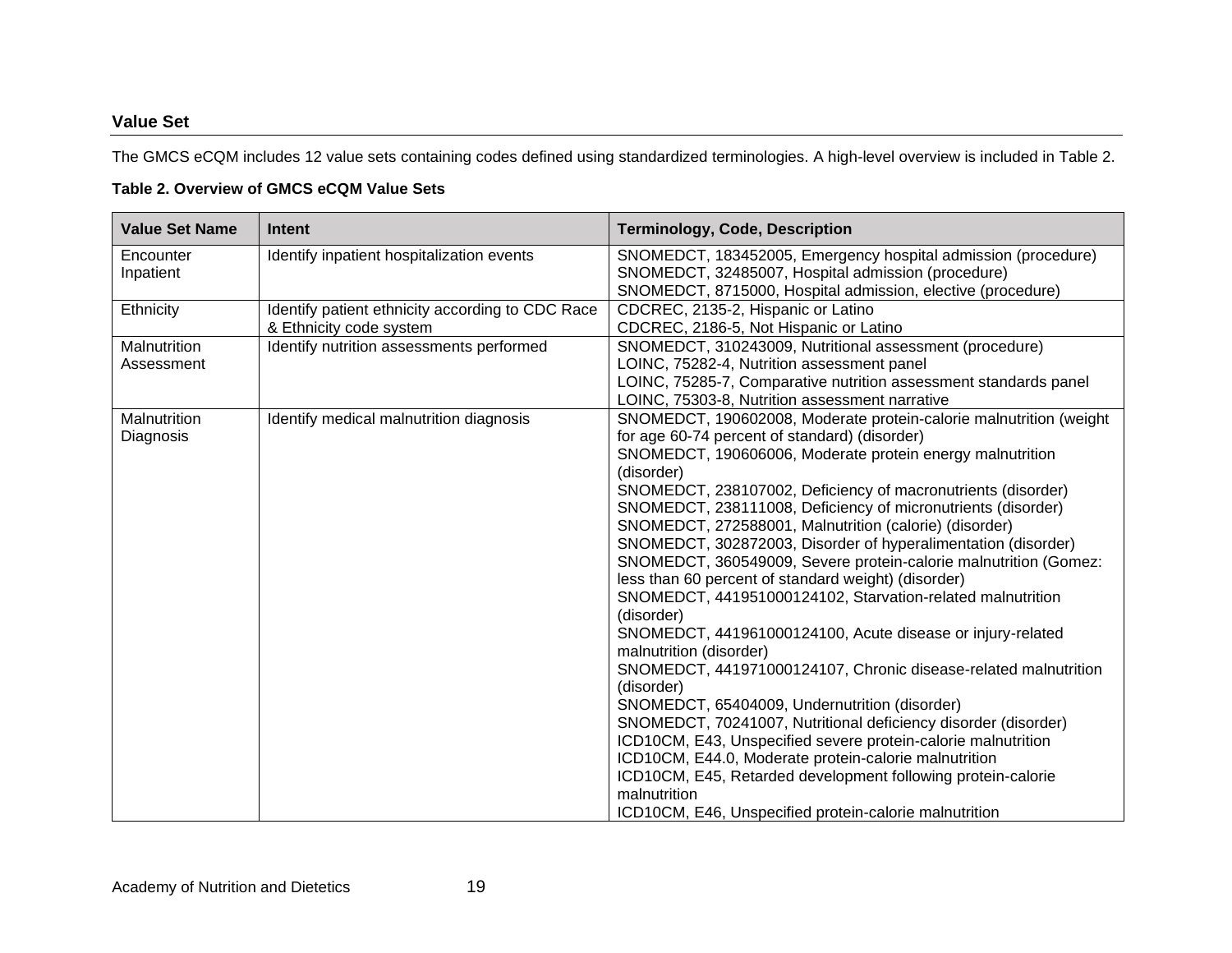|                           |                                                  | ICD10CM, T73.0, Starvation                                                                                                                |
|---------------------------|--------------------------------------------------|-------------------------------------------------------------------------------------------------------------------------------------------|
| <b>Malnutrition Risk</b>  | Identify malnutrition screenings performed       | SNOMEDCT, 171184005, Malnutrition screening (procedure)                                                                                   |
| Screening                 |                                                  | SNOMEDCT, 414648004, Malnutrition universal screening tool                                                                                |
|                           |                                                  | (assessment scale)                                                                                                                        |
|                           |                                                  | SNOMEDCT, 44321609, Assessment using malnutrition universal                                                                               |
|                           |                                                  | screening tool (procedure)                                                                                                                |
|                           |                                                  | ICD10CM, Z13.21, Encounter for screening for nutritional disorder                                                                         |
| Malnutrition              | Identify malnutrition screening findings of "at- | SNOMEDCT, 129689002, At risk for nutritional problem (finding)                                                                            |
| Screening At Risk         | risk"                                            | SNOMEDCT, 284670008, Nutritionally compromised (finding)                                                                                  |
| Result                    |                                                  | SNOMEDCT, 704358009, At risk of nutritional deficit (finding)                                                                             |
| <b>Nutrition Care</b>     | Identify evidence of nutrition care plan         | SNOMEDCT, 182922004, Dietary regime (regime/therapy)                                                                                      |
| Plan                      |                                                  | SNOMEDCT, 225372007, Total parenteral nutrition (regime/therapy)                                                                          |
|                           |                                                  | SNOMEDCT, 229912004, Enteral feeding (regime/therapy)                                                                                     |
|                           |                                                  | SNOMEDCT, 386373004, Nutrition therapy (regime/therapy)                                                                                   |
|                           |                                                  | SNOMEDCT, 413315001, Nutrition / feeding management                                                                                       |
|                           |                                                  | (regime/therapy)                                                                                                                          |
|                           |                                                  | SNOMEDCT, 418995006, Feeding regime (regime/therapy)                                                                                      |
|                           |                                                  | SNOMEDCT, 428461000124101, Referral to nutrition professional                                                                             |
|                           |                                                  | (procedure)                                                                                                                               |
|                           |                                                  | SNOMEDCT, 435691000124100, Diet modified for specific foods or                                                                            |
|                           |                                                  | ingredients (regime/therapy)                                                                                                              |
|                           |                                                  | SNOMEDCT, 441041000124100, Counseling about nutrition                                                                                     |
|                           |                                                  | (procedure)                                                                                                                               |
|                           |                                                  | SNOMEDCT, 448556005, Oral nutritional support (regime/therapy)                                                                            |
|                           |                                                  | SNOMEDCT, 61310001, Nutrition education (procedure)                                                                                       |
|                           |                                                  | SNOMEDCT, 709564003, Restricting oral intake (regime/therapy)                                                                             |
|                           |                                                  | CPT, 97802, Medical nutrition therapy; initial assessment and<br>intervention, individual, face-to-face with the patient, each 15 minutes |
|                           |                                                  | CPT, 97803, Medical nutrition therapy; re-assessment and intervention,                                                                    |
|                           |                                                  | individual, face-to-face with the patient, each 15 minutes                                                                                |
|                           |                                                  | CPT, 97804, Medical nutrition therapy; group (2 or more individual(s)),                                                                   |
|                           |                                                  | each 30 minutes                                                                                                                           |
| <b>Nutritional Status</b> | Identify nutrition assessment findings of        | SNOMEDCT, 190602008, Moderate protein-calorie malnutrition (weight                                                                        |
| Moderately                | "moderately malnourished"                        | for age 60-74 percent of standard) (disorder)                                                                                             |
| Malnourished              |                                                  | SNOMEDCT, 77091003, Malnutrition of moderate degree (Gomez: 60                                                                            |
|                           |                                                  | percent to less than 75 percent of standard weight) (disorder)                                                                            |
|                           |                                                  | ICD10CM, E44.0, Moderate protein-calorie malnutrition                                                                                     |